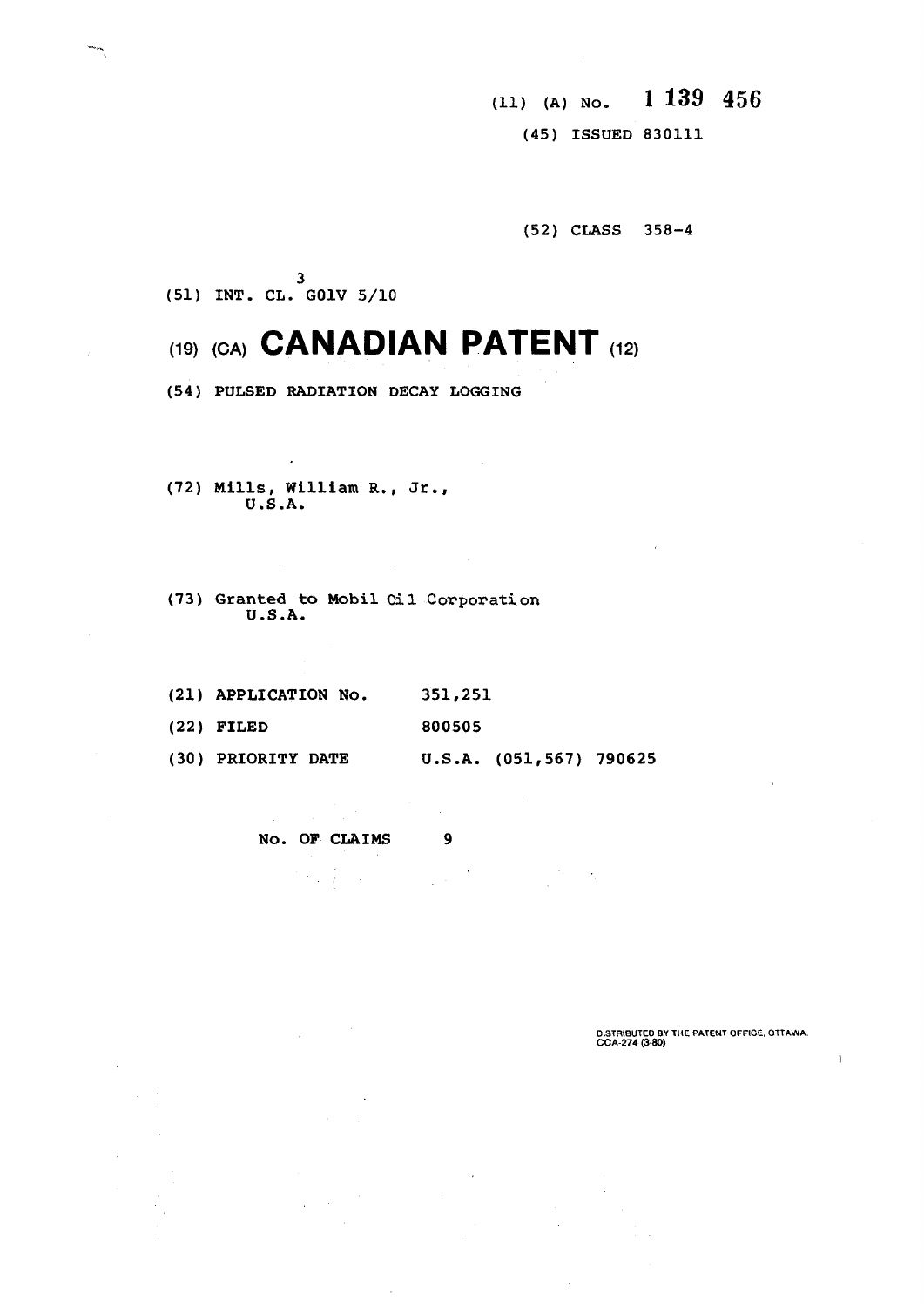#### 114 **Abstract of the Disclosure**

**Methods and apparatus for radioactive well logging in which the formation is irradiated with bursts of primary radiation and the resulting secondary radiation is measured during a plurality of time windows occurring subsequent to the primary radiation burst. A plurality of ratio functions are established which are representative of the radiation count rates measured during adjacent pairs of the time windows. The ratio functions are compared with each other and at least one ratio function is selected. The selected ratio function is employed to generate a signal representative of the decay rate of the secondary radiation. The invention may be employed in epithermal neutron decay logging and at least a portion of the time windows may be of successively greater lengths.** 

 $15$ 

 $10$ 

 $\overline{5}$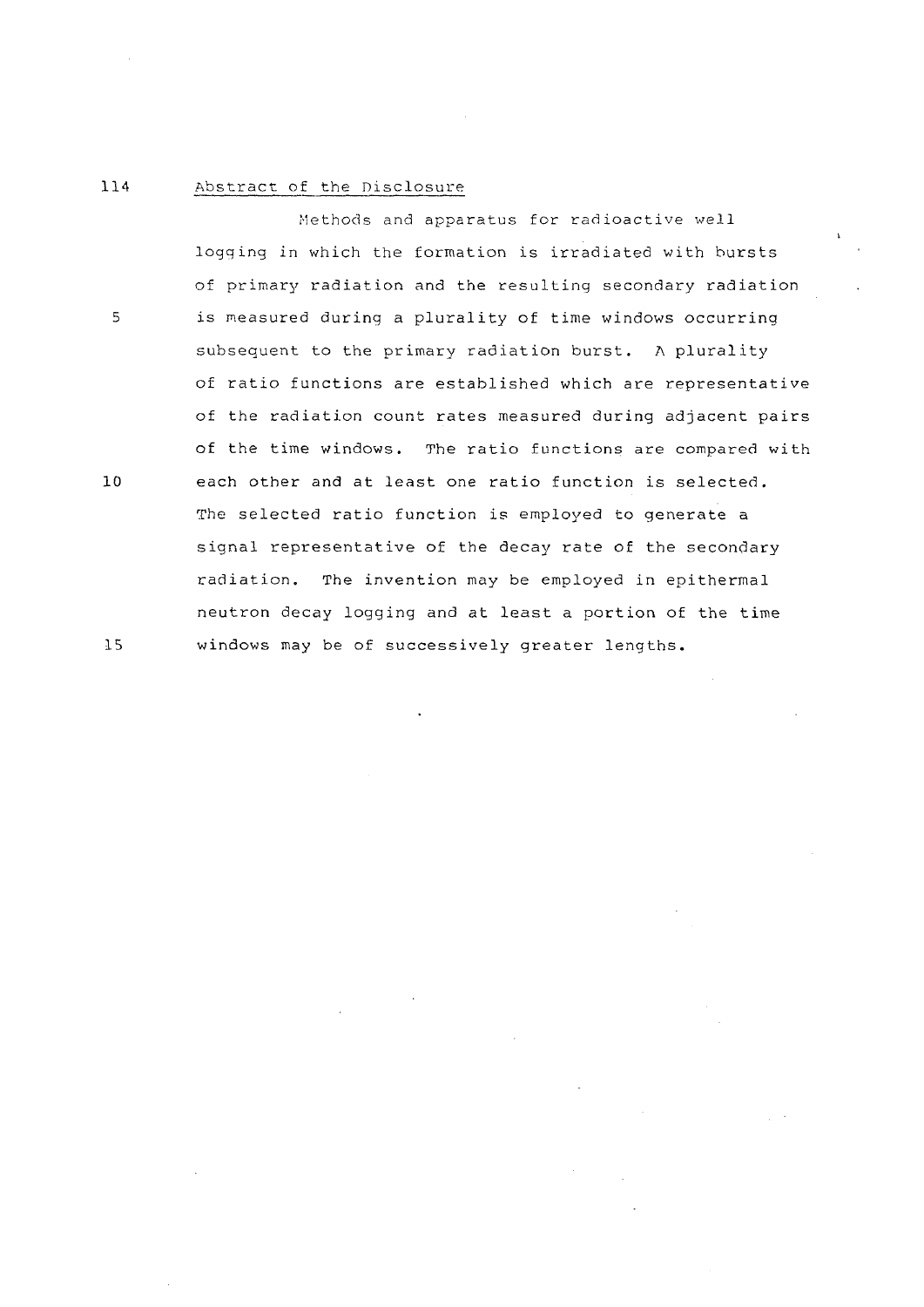#### PULSED RADIATION DECAY LOGGING

#### Background of the Invention

This invention relates to radioactive well logging and more particularly to well logging processes and systems for irradiating subterranean formations under investigation with a primary burst of radiation and characterizing the formation on the basis of the decay of the subsequently produced secondary radiation.

Various pulsed radiation techniques may be employed in order to characterize subterranean formations with regard to their mineral content or lithologie characteristics, such as porosity, or to provide for stratigraphie correlation. In these techniques, a formation under investigation is irradiated with a burst of primary radiation and the resulting secondary radiation is measured during two or more successive time windows in order to determine decay characteristics such as mean or half lives or various macroscopic nuclear cross sections.

Exemplary of such techniques are pulsed neutron logging procedures in which the formations are irradiated with repetitive bursts of fast neutrons, normally neutrons exhibiting an energy greater than 1 Mev. When the fast neutrons enter the formation, they are moderated, or slowed down, by nuclei within the formation to form lower energy neutron populations. The fast neutrons are moderated to lower energy levels by the nuclear collision

 $\overline{5}$ 

114

 $15$ 

 $10$ 

 $20 -$ 

25

**- 1 -**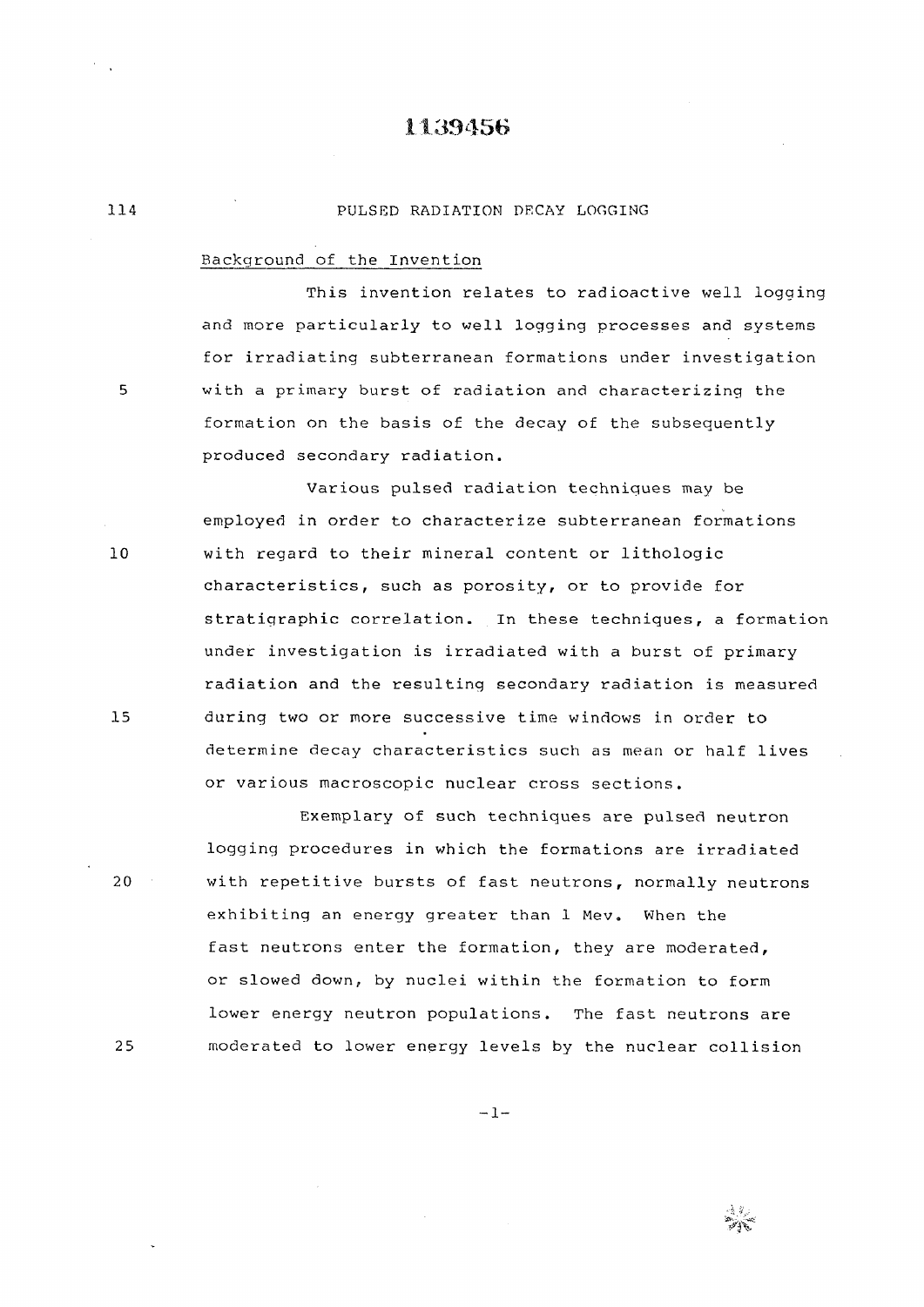#### **.**1**:**139456

114 **beta processes** of elastic and inelastic scattering. In elastic **scatterin g the neutro n lose s a portio n of its energ y**  in a collision that is perfectly elastic, i.e., the **energ y lost by the neutro n is acquire d as kineti c energ y**  5 by the nucleus with which it collides. In inelastic scattering only some of the energy lost by the neutron is acquired as kinetic energy by the nucleus with which it collides. The remaining energy loss generally takes the form of a gamma ray emitted from the collision **10 nucleus .** 

In the course of moderation, the neutrons reach the epithermal range and thence are further **moderate d unti l they reac h th e therma l neutro n range .**  Thermal neutrons are neutrons which are in thermal 15 equilibrium with their environment. The distribution in speed of thermal neutrons follows the so-called **Maxwellia n distributio n law. Th e energ y correspondin g**  to the most probable speed for a temperature of 20° C. is **0.02 5 electro n volt . Epitherma l neutron s are those 20 neutron s whic h exhibi t energie s withi n the rang e from**  immediately above the thermal neutron region to about **1 00 electro n volts . Whil e the boundar y betwee n therma l**  and epithermal neutrons is, of necessity, somewhat arbitrary it is normally placed between about  $0.1-1$ 25 electron volt.

> The populations of neutrons at the various **energ y level s deca y wit h timè followin g primar y**

> > $-2-$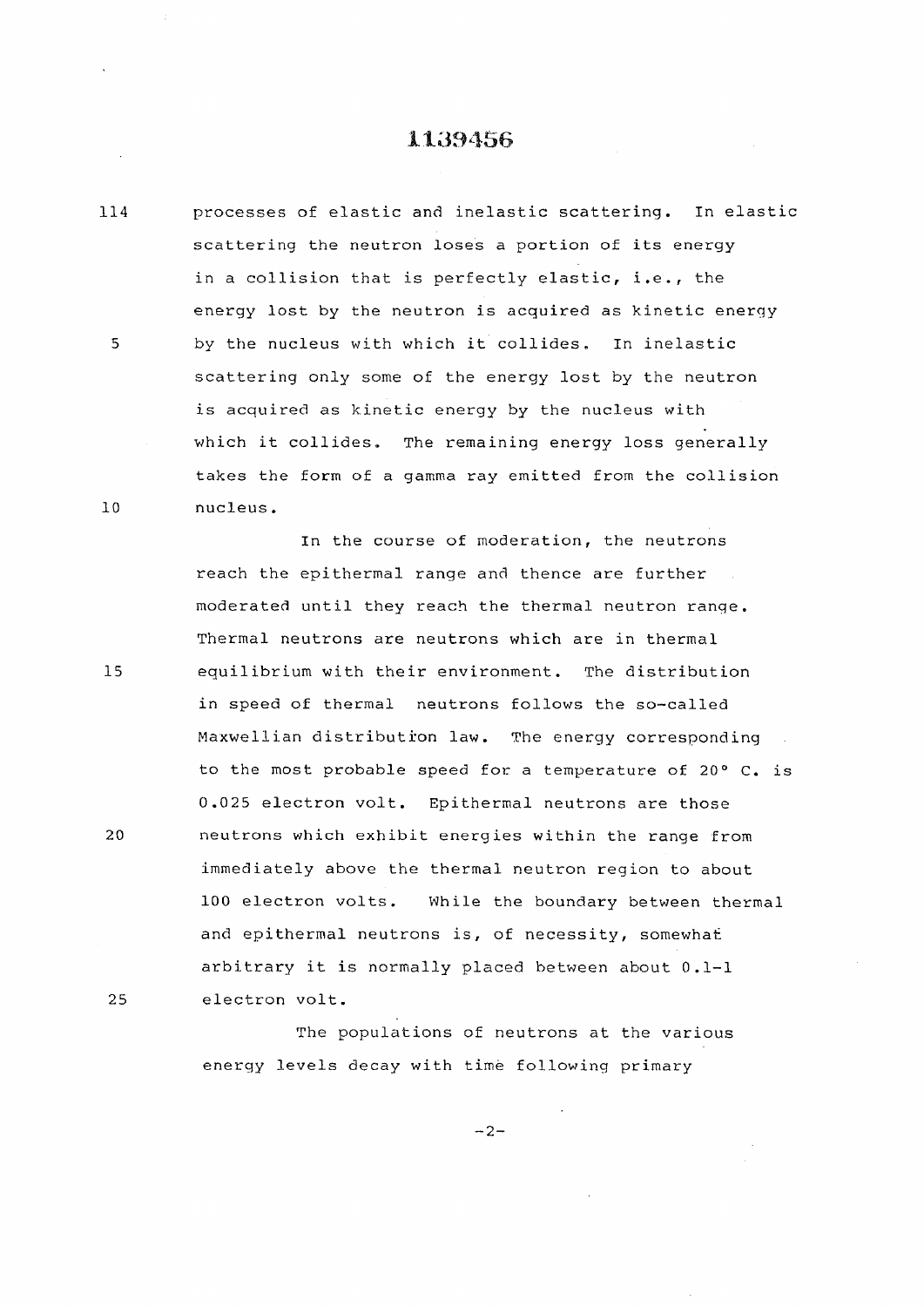### **.1:139456**

114 irradiation and thus offer means of characterizing the formation. For example, in the case of elastic **scattering , whic h predominate s belo w energie s of about 1 Mev, the number of collisions required for a neutron** 5 to moderate from one energy level to a second lower **energ y level varie s mor e or les s directl y wit h the atomi c weigh t of the nucle i availabl e for collision .**  In subterranean formations, hydrogen nuclei present in **hydrogenou s material s such as oil , water , and ga s tend**   $10$ **to predominat e in the slowin g dow n process . Thus , the**  rate of decay of the epithermal neutron population **give s a quantitativ e indicatio n of the amoun t of hydrogenou s materia l presen t whic h in turn may be**  indicative of the porosity of the formation.

15

 $20<sub>2</sub>$ 

25

Once the neutrons reach the thermal energy range they diffuse through the formation until they **a r e capture d by nuclei . The captur e of therma l neutron s**  is attended by the emission of gamma rays. The propensity **f or therma l neutro n captur e withi n** *a* **formatio n is indicate d by the macroscopi c captur e cros s sectio n of the formatio n whic h is determine d by the microscopi c captur e cros s sectio n of the variou s constituen t element s withi n the**  formation. Of the various elements typically encountered **in subterranea n formation s chlorin e exhibit s a relativel y hig h captur e cros s sectio n and thus its**  presence in the formation is attended by a relatively **hig h macroscopi c captur e cros s section . Accordingly ,** 

 $-3-$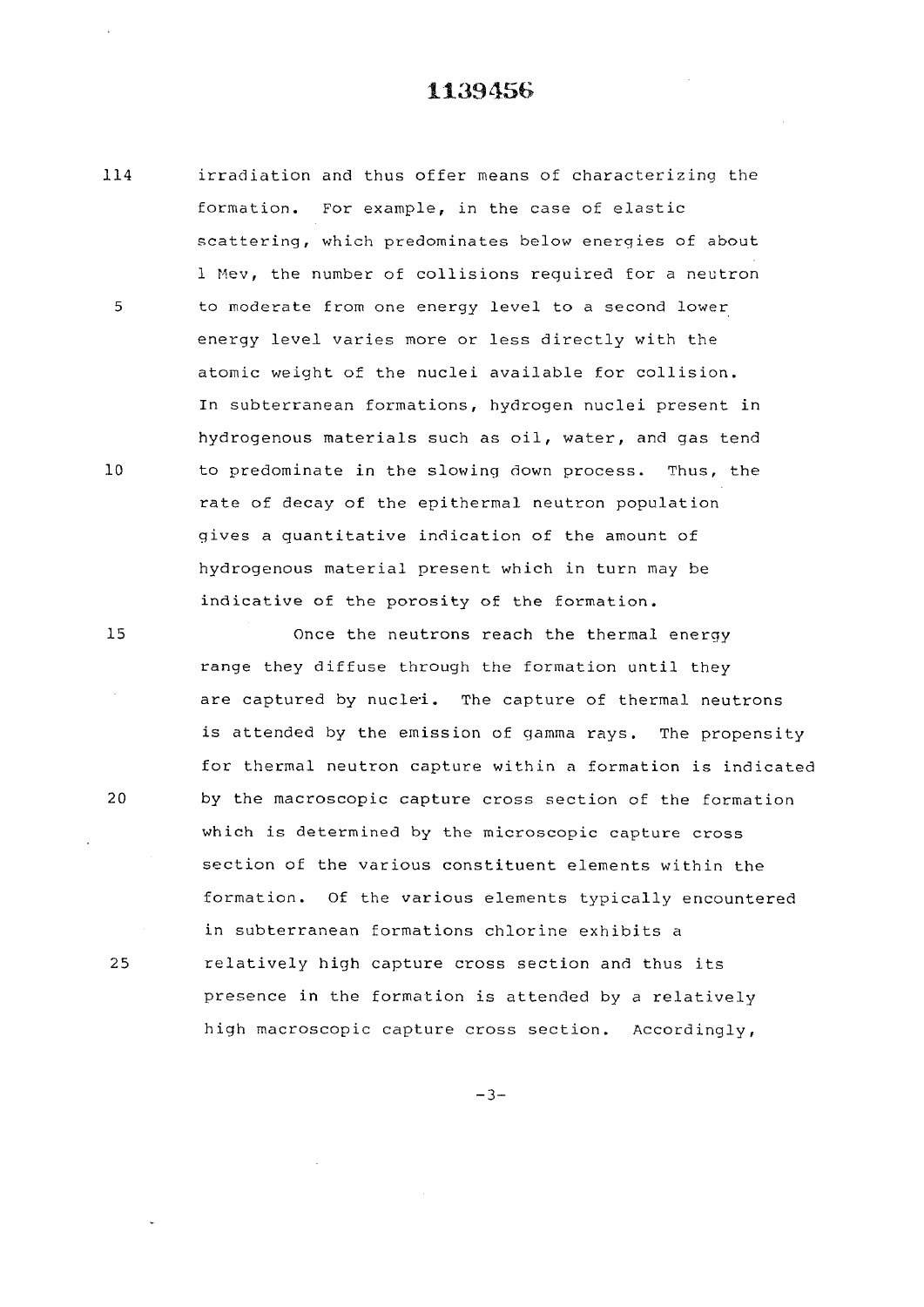$114$ the macroscopic capture cross section of the formation, which is inversely proportional to the mean life of thermal neutrons in the formation, may be measured in order to characterize the formation with regard to its chlorine content and thus the salinity of fluids therein. 5

In view of the foregoing it will be recognized that various advantages may derive from the measurement of secondary radiations such as neutrons of various energy levels or gamma rays resulting from inelastic scattering or thermal neutron capture. For example, U.S. Patent No. 3,379,884 to Youmans discloses a well logging technique in which a formation under investigation is irradiated with bursts of fast neutrons and the decay of the resulting thermal neutron population measured by detecting thermal neutrons or gamma rays associated with thermal neutron capture during a plurality of time windows subsequent to the neutron bursts. The ratio of the count rates measured during two time windows is recorded with depth in order 20 to give an indication of the decay of the thermal neutron population.

10

15

25

U.S. Patent No. 3,800,150 to Givens discloses another pulsed neutron logging technique in which epithermal neutron decay or thermal neutron decay is measured employing time windows for detection which partially overlap each other. Thus in the case of the measurement of epithermal neutron decay, the

 $-4-$ 

 $\sim$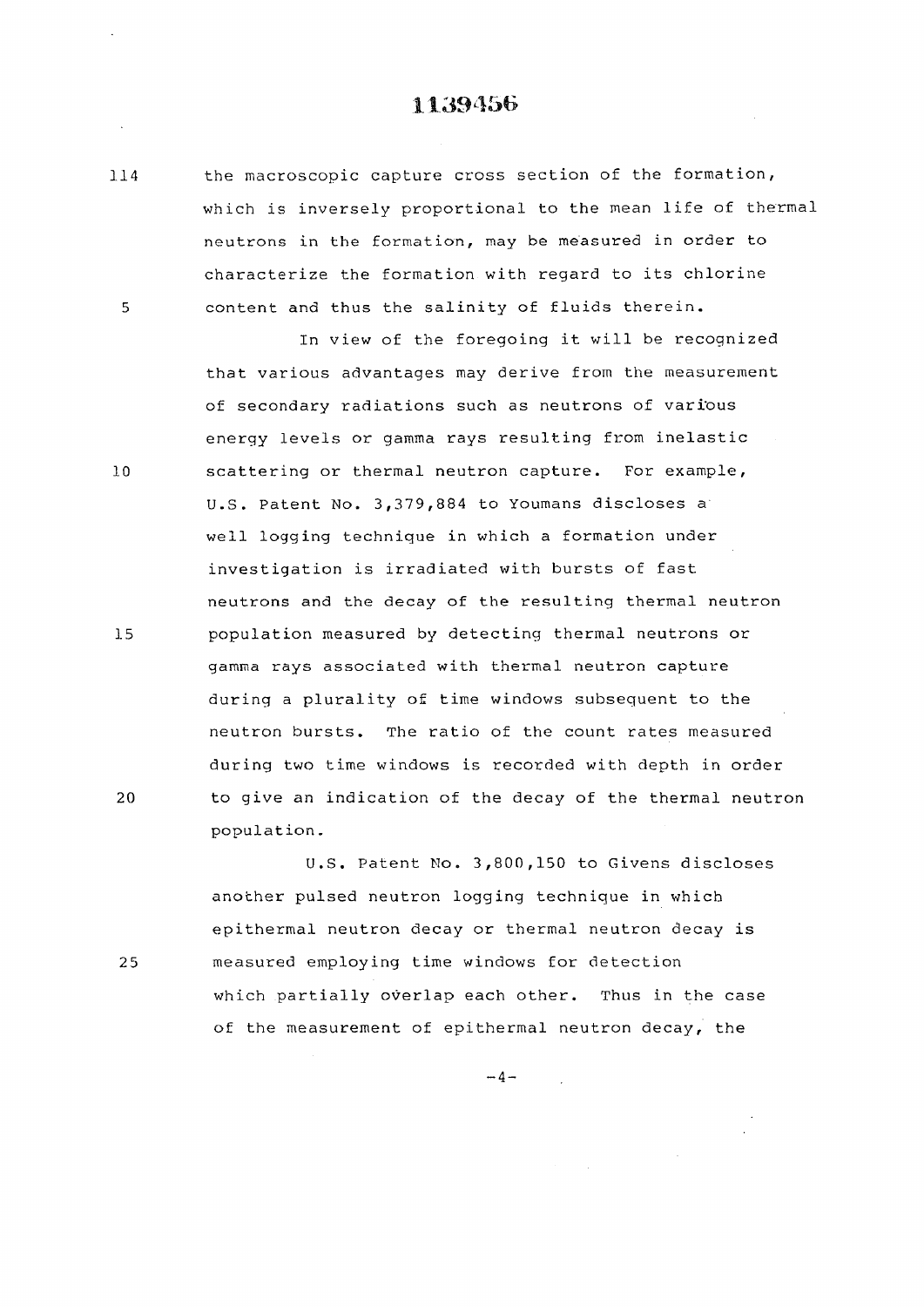114 measurement windows may exhibit durations on the order of 20 microseconds with the first time window starting during or immediately upon termination of the fast neutron burst and the second time window beginning perhaps 10 5 microseconds after the start of the first time window and extending to 10 microseconds after termination of the first time window.

#### Summary of the Invention

In accordance with the present invention, there 10 are provided new and improved well logging processes and systems wherein the detection of secondary radiation is accomplished during a plurality of time windows in a manner to accurately characterize the decay rate of the secondary radiation. The system of the present invention 15 comprises a well logging tool having a primary pulsed radiation source which emits repetitive time-spaced bursts of primary radiation and detector means for detecting secondary radiation resulting from the primary radiation and producing output signals in response to 20 the detected radiation. A plurality of measuring channels are provided, each of which produces a count rate function representative of signals received from the detector means during successive time windows occurring between the primary radiation bursts. The 25 logging system further comprises means responsive to the measuring channels for producing a plurality of functions representative of the ratios of the radiation count rates

 $-5-$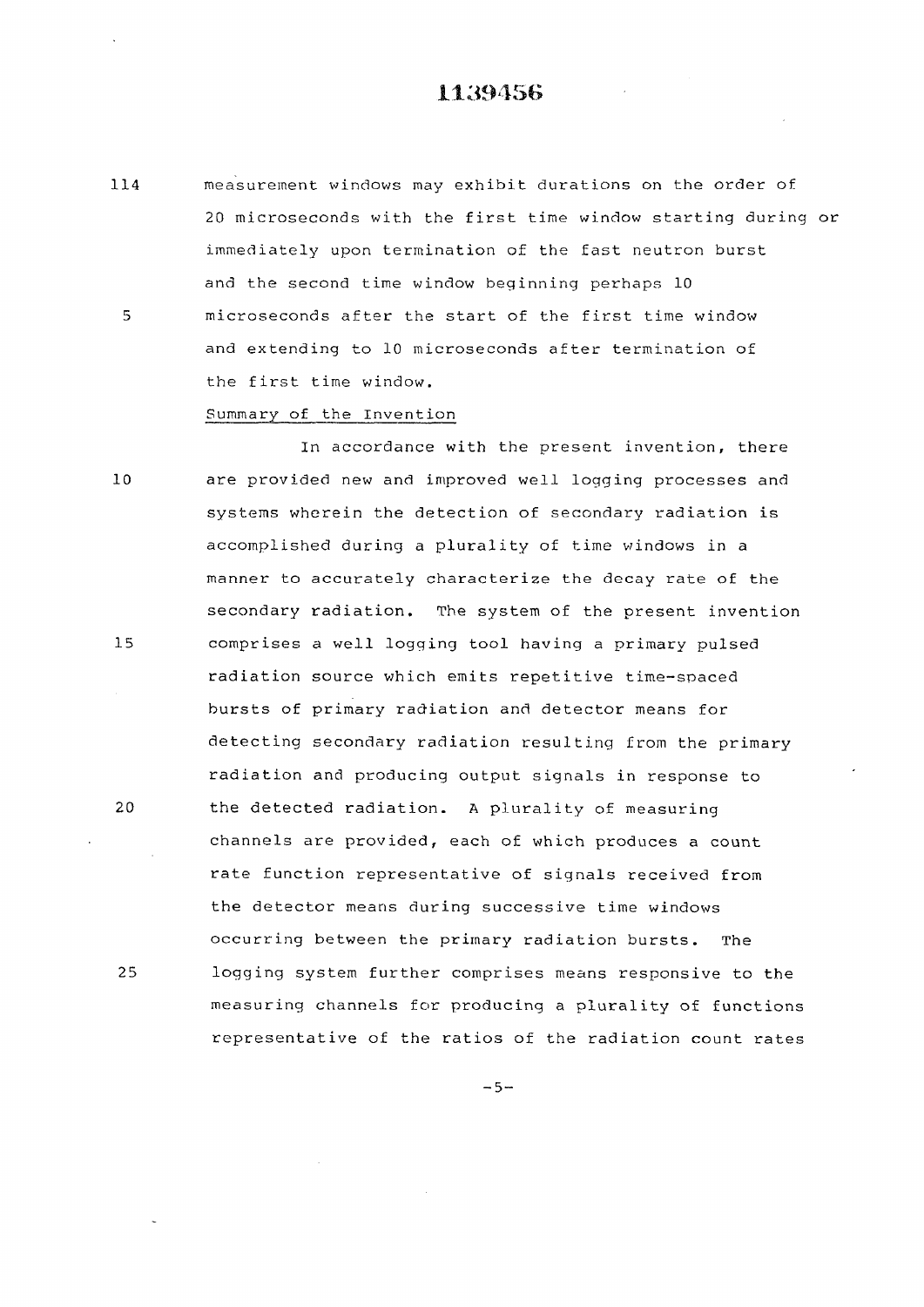114 measured during adjacent pairs of the time windows. Comparator means function to compare the ratio functions and select at least one of the ratio functions to generate a signal representative of the decay rate of the 5 secondary radiation.

In a preferred embodiment of the invention, a formation under investigation is irradiated with a burst of fast neutrons. The fast neutrons are moderated within the formation to form a population of lower 10 energy neutrons. Radiation attendant to this lower energy neutron population is measured to arrive at radiation count rates for each of a plurality of time windows occurring subsequent to the fast neutron burst. A plurality of ratio functions are established which

15 are representative of the ratios of the radiation count rates measured during adjacent pairs of time windows. These ratio functions are compared with another and at. least one ratio function is selected and employed to generate a signal representative of the decay rate of 20 the lower energy neutron population. This decay rate signal is recorded in correlation with depth.

#### Brief Description of the Drawings

FIG. 1 is a graph illustrating different portions of a decay curve of induced secondary radiation.

25 FIG. 2 is a schematic illustration showing a logging system embodying the present invention.

**- 6 -**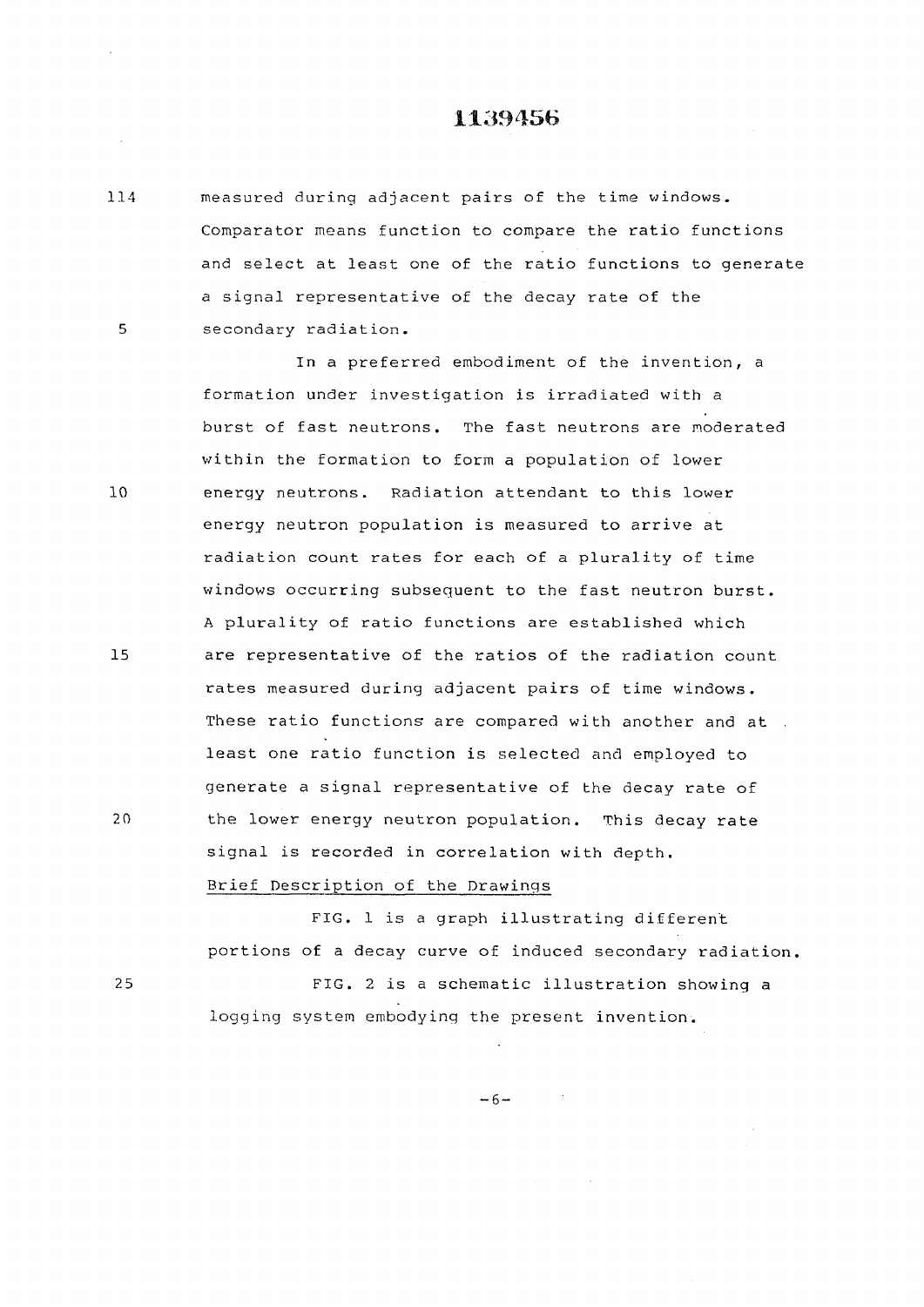## **.**1**:**139456

 $\sim$ 

 $\sim$ 

| 114 | FIGS. 3, 4, and 5 are block schematics of                                     |
|-----|-------------------------------------------------------------------------------|
|     | circuits which may be employed in the invention.                              |
|     | Description of Specific Embodiments                                           |
|     | Secondary radiation induced in a subterranean                                 |
| 5   | formation as a result of a primary radiation burst may                        |
|     | be characterized as decreasing in time in accordance                          |
|     | with the following relationship:                                              |
|     | $N_2 = N_1 e^{-\lambda t}$<br>(1)                                             |
|     | wherein:                                                                      |
| 10  | $N_1$ is the number of radiation events present                               |
|     | at a first time t1,                                                           |
|     | N <sub>2</sub> is the number of radiation events present                      |
|     | at a second later time t <sub>2</sub> ,                                       |
|     | is the Napierian base 2.7183,<br>e                                            |
| 15  | is the time interval between $t_1$ and $t_2$ ,<br>t                           |
|     | and                                                                           |
|     | is a decay constant.<br>λ                                                     |
|     | Equation (1) can be solved for the value of the decay                         |
|     | constant $\lambda$ as follows:                                                |
| 20  | $\lambda = (\ln N_1 - \ln N_2)/t = \ln \left(\frac{N_1}{N_2}\right)/t$<br>(2) |
|     | From an examination of equation (2) it can be seen that                       |
|     | the relationship between the logarithm of the count rate                      |
|     | and time is linear.<br>Thus the decay constant may be                         |
|     | determined by subtracting the logarithm of the radiation                      |

count obtained at one time from the logarithm of the

 $\sim$ 

 $\cdot$ 

 $-7-$ 

 $\sim$   $\alpha$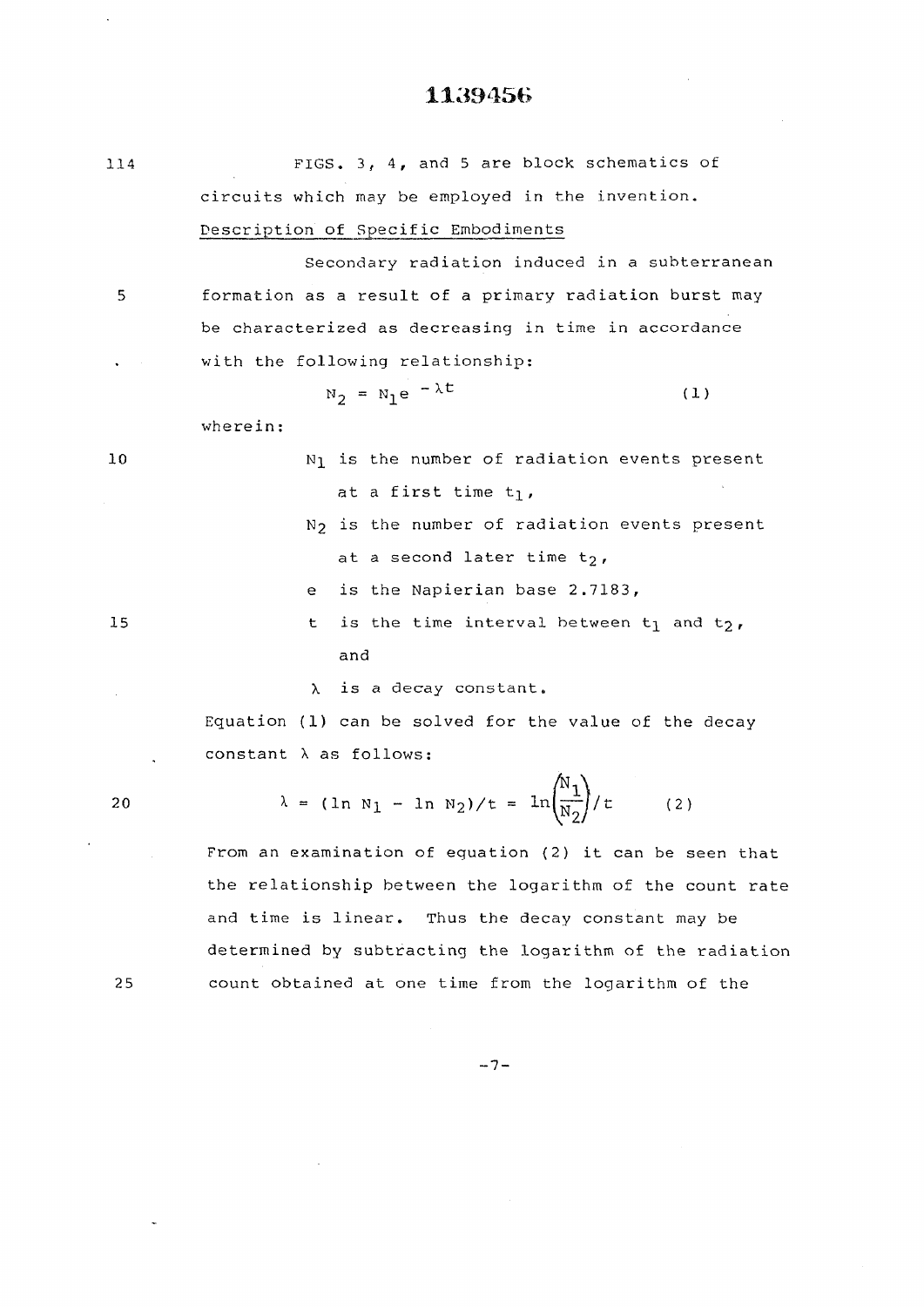114

 $\sim$ 

radiation count obtained at an earlier time or by simply taking the logarithm of the ratio of the radiation counts obtained at different times. However, in many cases, only a portion of the induced secondary radiation 5 actually obeys equation (1). For example, as disclosed in U.S. Patent No. 4,097,737 to Mills, in carrying out epithermal neutron die-away measurements for porosity logging, the semilog plot of the die-away curve is substantially linear only over a portion of the epithermal  $10$ neutron decline period. Over this portion, the decay rate of the epithermal neutrons in the formation can be determined by obtaining count rates within two time windows. However, if the count rates are not obtained over the linear portion, the logging system produces an 1.5 erroneous indication of the decay constant  $\lambda$  . In order to avoid such erroneous indication, the patent to Mills discloses a reference technique which ensures that the decay rate is determined over a substantially linear portion of the semilog decline curve. This technique 20 involves establishing a plurality of ratio functions from the count rates determined during each of a plurality of successive time windows and comparing these ratio functions with a predetermined reference level. The present invention provides a method and

25 apparatus for ensuring that the decay rate is determined over a substantially linear portion of the decline curve, i.e. the portion that obeys equation (1) above, by

 $-8-$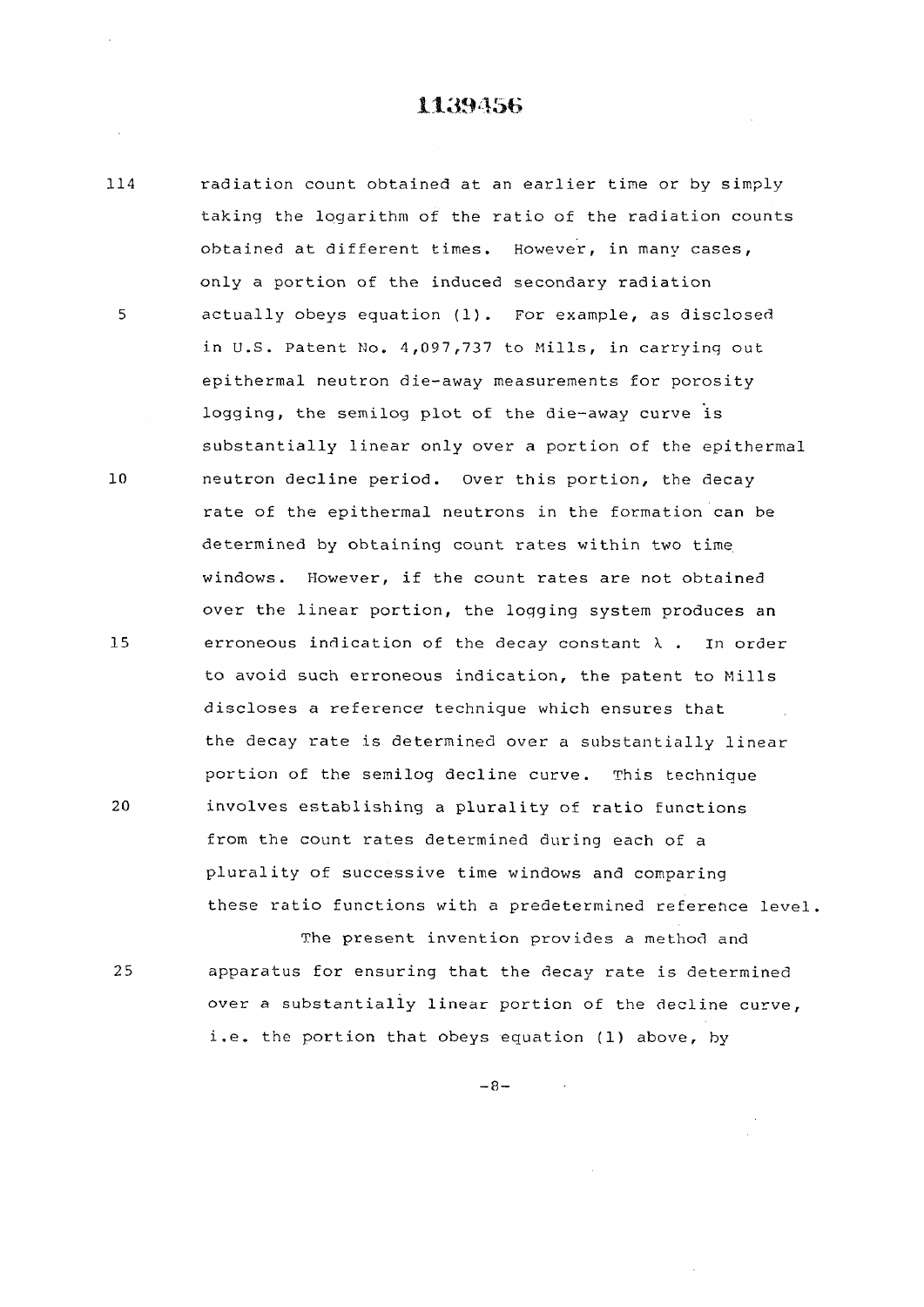**establishing a plurality of ratio functions from the**  114 **count rates determined during each of a plurality of time windows and comparing these ratio functions with each other to identify the ratio functions associated**  5 **with time windows falling on the linear portion of the decline curve.** 

 $10$ 

15

 $20$ 

25

**Turning now to the drawings, FIG. 1 is a graph illustrating the die-away curve of secondary radiation in a formation resulting from a primary radiation burst. In FIG. 1, the die-away curve 1 is a plot of the log of the radiation count rate on the ordinate versus time plotted on the abscissa. Curve 1 presents a generalized case and thus no units are shown. However, the curve may cover several tens to several hundreds of microseconds in the case of epithermal neutron decay, and up to about a thousand microseconds or more as in the case, for example,**  of thermal neutron decay. In any event, the die-away **curve exhibits an early portion X during which the slope of the curve progressively increases in absolute value, an intermediate portion Y during which the slope of the curve is substantially constant, and a latter portion Z during which the slope of the curve progressively decreases in absolute value. By measuring the radiation**  count rate at several different times, the decay constant  $\lambda$ **can be determined provided that the count rate measurements are made at times falling within the straight line portion Y of the die-away curve. This, of course,** 

 $-9-$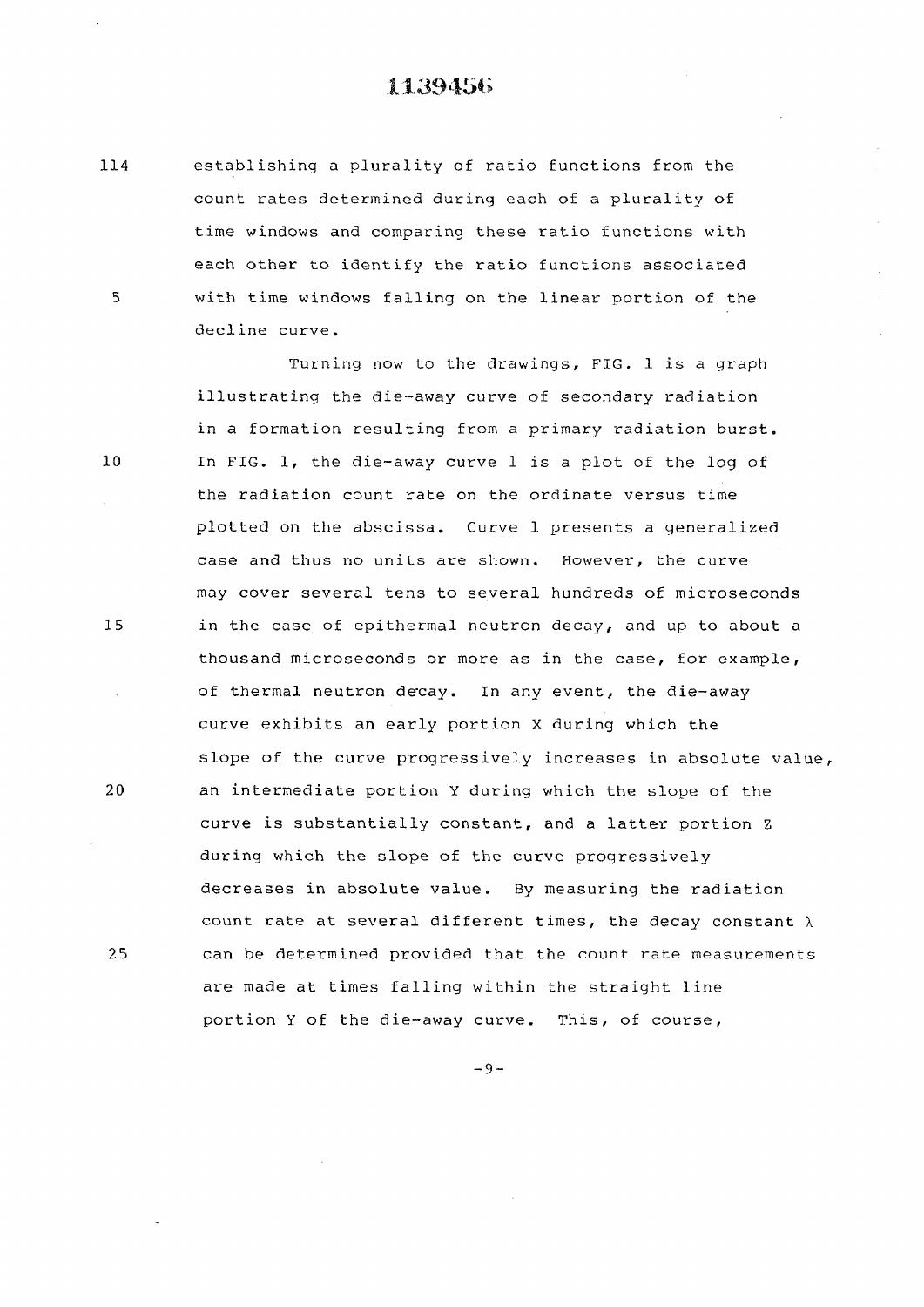114 cannot be determined in advance since the time constant of the die-away curve is the parameter which is determined in order to arrive at the desired measurement. For example, in the case of epithermal neutron decay porosity 5 logging a formation of very low porosity will result in epithermal neutron decay such that the curve 1 would last for 100 to 200 microseconds. However, in the case of a high porosity formation, the curve 1 would have a duration of perhaps 30 to 50 microseconds. It thus can 10 be seen that a pair of time windows spaced subsequent to a fast neutron burst to fall within the linear portion Y of the curve for a low porosity formation would occur after the epithermal neutron decay period for a high porosity formation.

> It further can be seen from an examination of FIG. 1 that if radiation count rates are obtained at three successive and'equal times, occurring within portion Y, the ratios of count rates obtained at adjacent times are equal. Thus, assuming count rates  $CR_1$ ,  $CR_2$ , and CR3 obtained at successive times  $T_1$ ,  $T_2$ , and  $T_3$ , respectively, occuring within portion Y of curve 1, then the relationship between the several count rates may be characterized as follows:

$$
\frac{CR_1}{CR_2} = \frac{CR_2}{CR_3} \tag{3}
$$

25

 $15$ 

 $20$ 

If the times  $T_1$ ,  $T_2$ , and  $T_3$  occur within the early portion X of the curve, then the count rate relationships

 $-10-$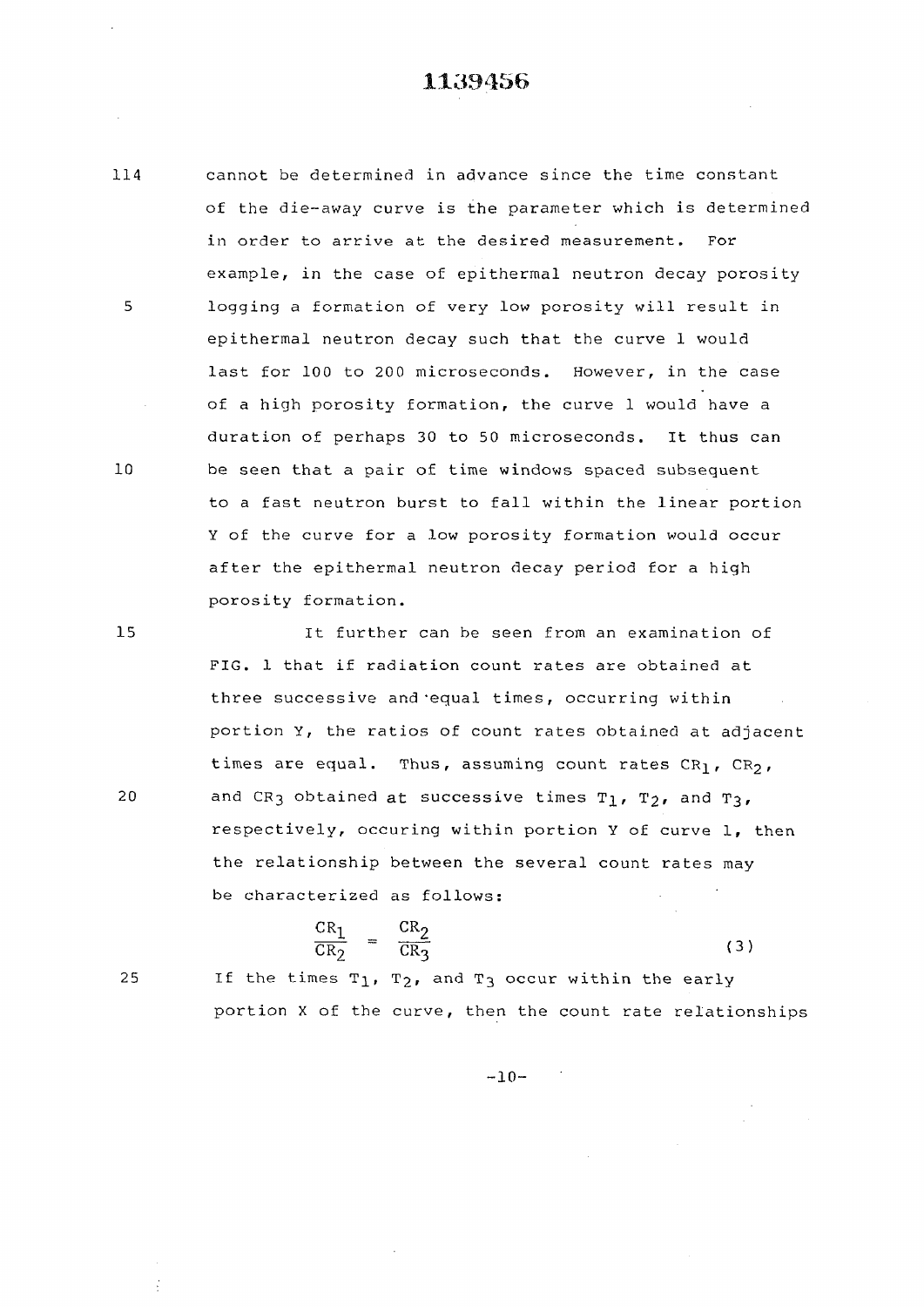| 114 |  | may be expressed as follows: |  |
|-----|--|------------------------------|--|
|     |  |                              |  |

$$
\frac{CR_1}{CR_2} < \frac{CR_2}{CR_3} \tag{4}
$$

If the times  $T_1$ ,  $T_2$ , and  $T_3$  occur within the late portion Z of curve 1, then the count rate ratio 5 relationships are reversed as follows:

$$
\frac{\text{CR}_1}{\text{CR}_2} > \frac{\text{CR}_2}{\text{CR}_3} \tag{5}
$$

In the present invention, radiation count rates are determined for a plurality of time windows and these count rates are then employed to establish a 10 ratio function for each pair of adjacent time windows. The ratio function may be the ratio of count rates determined during adjacent time windows, the logarithm of the ratio of such count rates, or the difference between the logarithm of the count rate determined 15 during one time window and the logarithm of the count rate determined during the other time window. For the purpose of describing the invention herein, it will be assumed that the ratio functions are generated by employing the earlier count rate for each pair of 20 adjacent time windows in the numerator. Thus, if the ratio function is equivalent to the numeric ratio, the ratio will always be greater than one or if it is equivalent to the logarithm of the ratio of the count rates

**-11 -**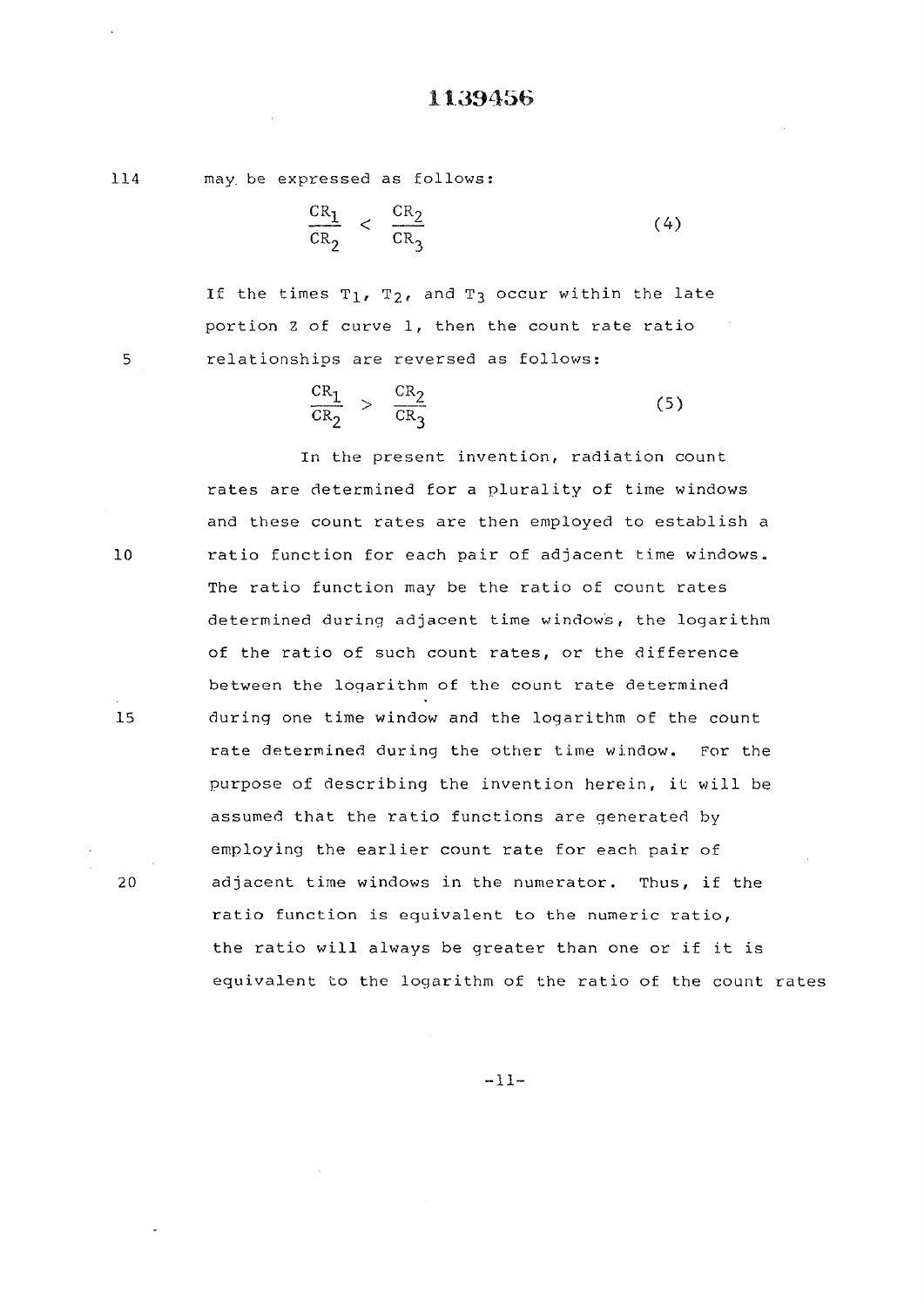#### **.1:139456**

114 or the difference between the logarithms of the count rates, the ratio function will always be positive. However, it will be understood that the reverse logic could be employed, i.e. the earlier count rate could be  $\overline{5}$ employed in the denominator thus leading to numerical ratios of less than 1 and negative logarithmic ratio functions. Regardless of which technique is actually chosen in practice, those skilled in the art will understand that it must be employed consistently  $10$ throughout in carrying out the invention. In any case, the ratio functions are then compared with one another and at least one ratio function is selected which is derived from count rates falling within the straight line portion Y of curve 1, or if such a ratio function is  $15$ not available, is derived from count rates falling in closest proximity thereto.

Turning now 'to FIG. 2, there is illustrated a pulsed neutron well logging system useful in epithermal neutron decay logging which embodies the present invention. The well logging system comprises a logging tool 14 which is suspended from a cable 16 within a well 17 traversing a subterranean formation of interest illustrated by reference character 18. The well normally will be lined by casing and filled with a fluid such as drilling mud, oil, or water. Signals from the logging tool are transmitted uphole via suitable conductors in the

 $20$ 

25

 $-12-$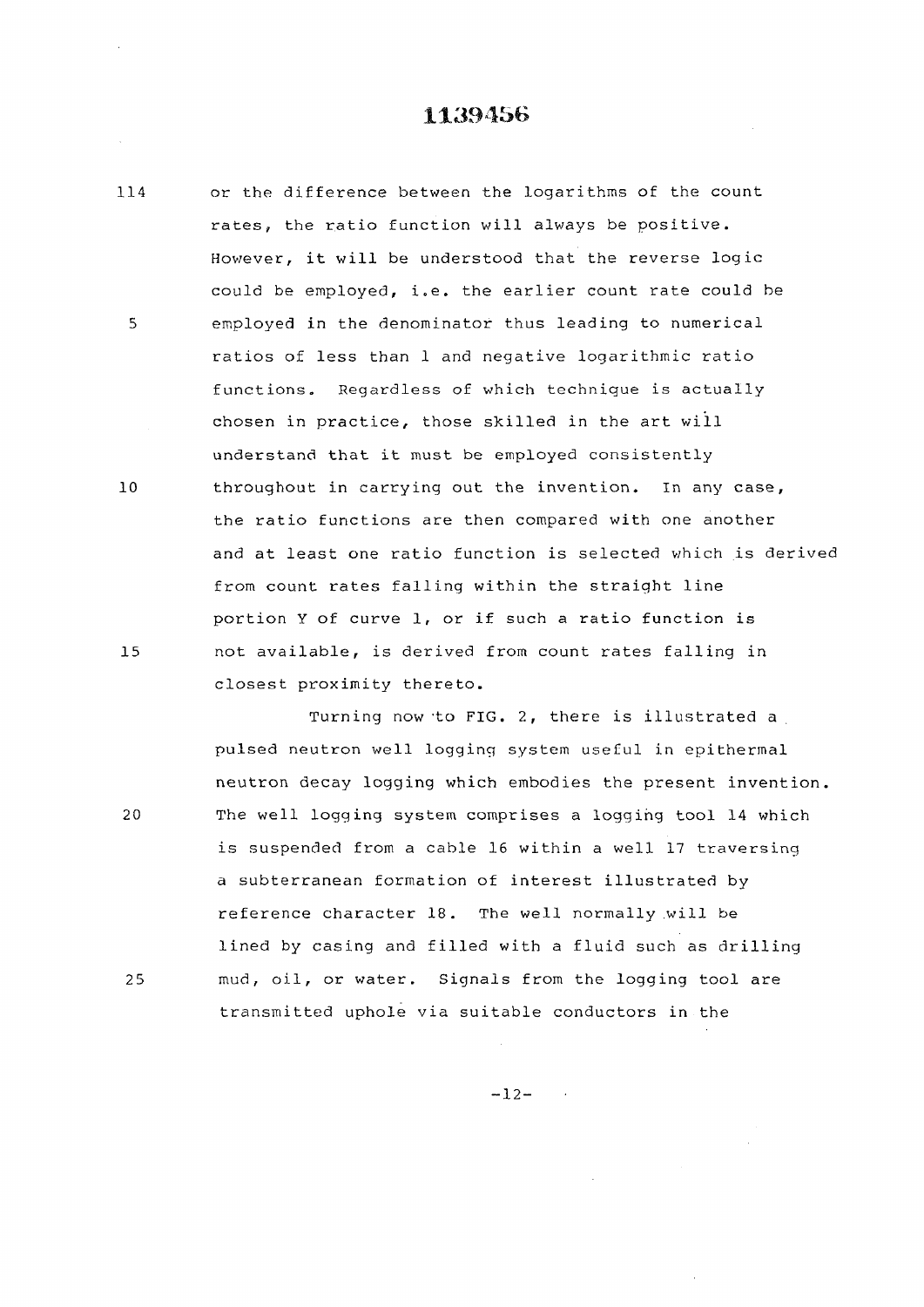#### **.**1**:**139456

114 cable 16 to an analyzing and control circuit 20 at the surface. Circuit 20 operates on the downhole measurements as explained in greater detail hereinafter and applies one or more output functions to a recorder 22. Alternatively,  $5^{\circ}$ circuit 20 could be located within the logging tool 14 and its output applied through cable 16 to recorder 22 at the surface. As the logging tool is moved through the hole, a depth recording means such as a measuring sheave 23 produces a depth signal which is applied to  $10$ recorder 22, thus correlating the downhole measurements with the depths at which they are taken.

 $15$ 

 $20<sup>°</sup>$ 

25

The logging tool 14 comprises a pulsed neutron source 24 and an epithermal neutron detector 26. The source 24 may be any suitable pulsed fast neutron source but preferably will take the form of a D-T accelerator comprising an ion source of deuterium and a target of tritium. Trigger pulses are periodically applied under control of the uphole circuitry to the deuterium source in order to ionize the deuterium. The deuterium ions thus produced are accelerated to the target by a high negative voltage and the resulting reaction between the deuterium ions and the tritium produces bursts of neutrons having an energy of about 14 Mev. The neutron bursts from the source 24 normally will be of a duration of 1 to 10 microseconds with an interval between

 $-13-$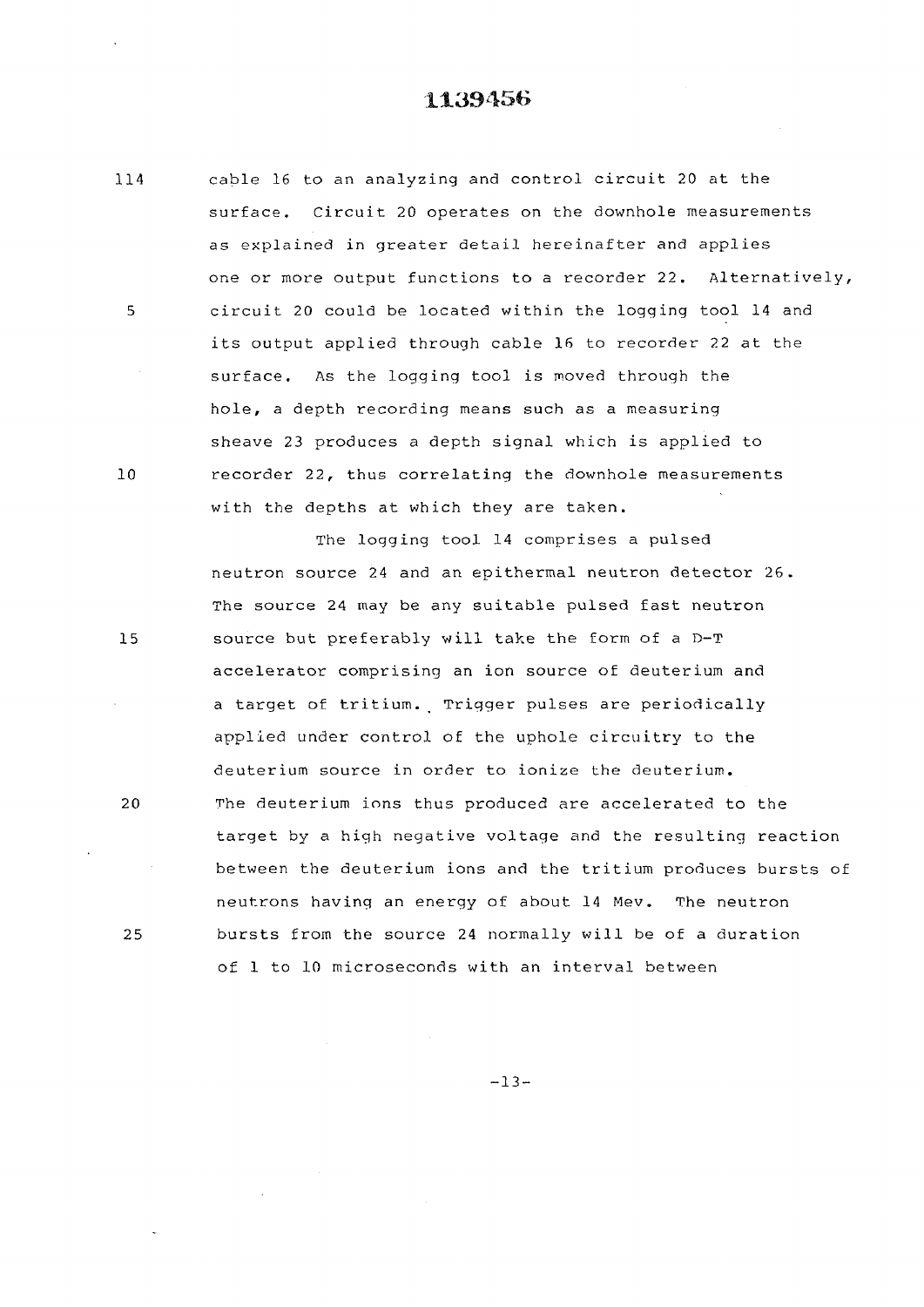114 the bursts of about 50 to 200 microseconds to provide a pulse repetition rate of 5,000 to 20,000 fast neutron bursts per second.

The detector 26 may be of any suitable 5 type. For example, detector 26 may take the form of a helium~3 counter provided with a cadmium-gadolinium filter of the type described in the aforementioned patent to Mills. While only a single detector is shown, it is understood that the logging tool may 10 comprise a plurality of detectors connected in parallel with one another and in series with the measurement circuitry. The output from detector 26 is amplified in the logging tool by means of an amplifier 26a and transmitted to the surface via suitable conductors 15 in cable 16.

Turning now to FIG. 3,. there is shown one form of control and analysis circuitry suitable for use in the present invention. The system shown in FIG. 3 operates under control of a timing pulse source 30 such as 20 a 10-KHz clock which is connected to a burst control unit 31. Burst control unit 31 has an output 32 leading to the control of the downhole neutron generator and an output 33 leading to a delay unit 34. Delay unit 34 may take the form of a monostable multivibrator which 25 responds to each of the sync pulses from burst unit 31 to produce a time delay pulse. The time delay pulse from multivibrator 34 is a positive pulse of a duration

-14-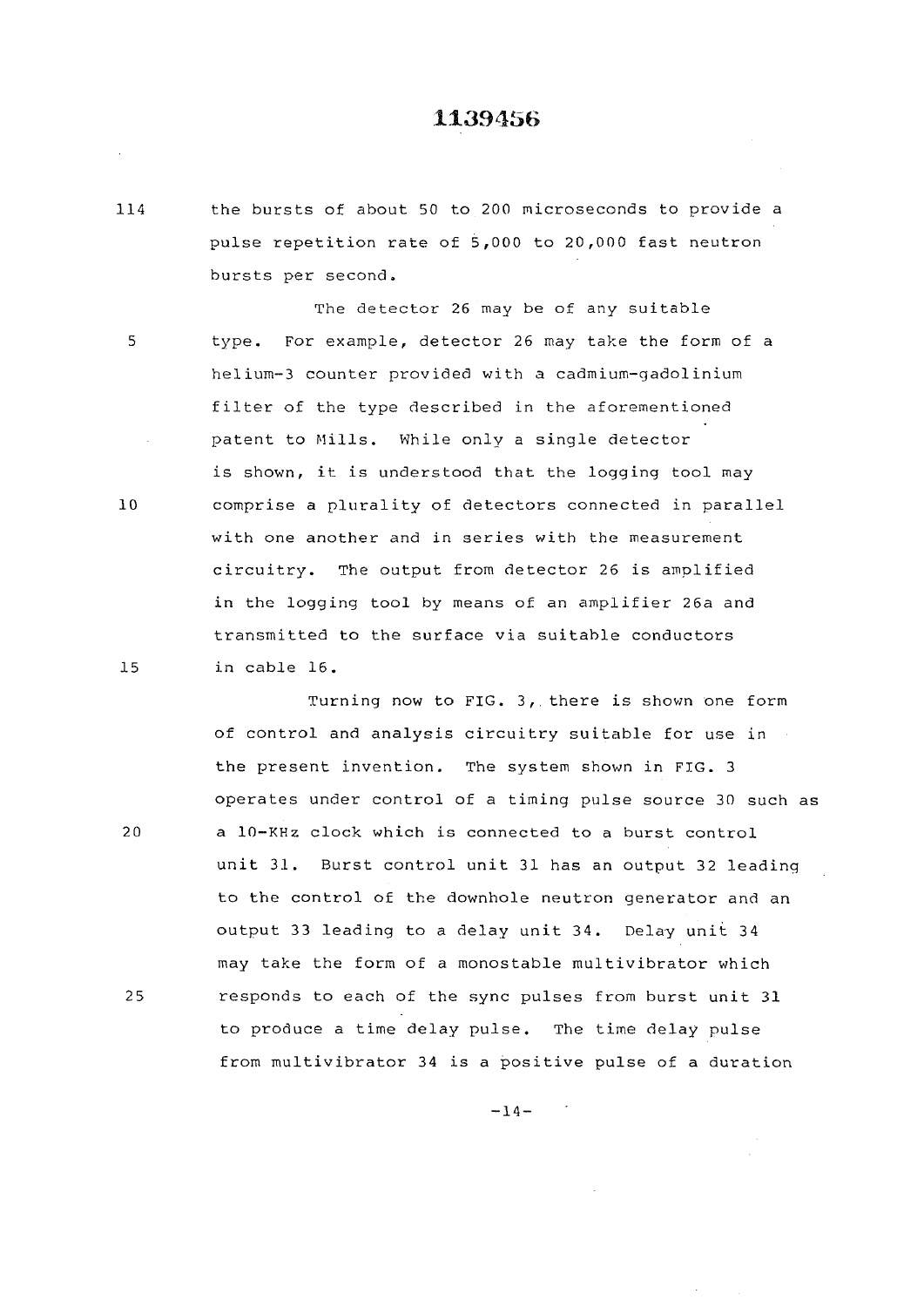### **.1:139456**

1. 大家的 医皮肤细胞的 化生物

不在地的 计加工机 机加工

**equal' to the desired duration of the first time window**  114 **in which a count rate measurement is to be obtained. The output from multivibrator 34 is applied to a gatinq circuit 36 and also to a second monostable multivibrator**  5 **34a. Upon termination of the pulsed output from multivibrator 34, multivibrator 34a then produces a positive pulse of a duration equal to the desired length of a second time window and operates to control a second gate 36a. Additional gating circuits 36b, 36c, and**   $10$ **36d are provided which are under control of monostable multivibrators 34b, 34c, and 34d.** 

 $15$ 

20

25

**The output from detector 26 is applied to the uphole circuitry through an amplifier 35 and a pulse shaper .37. The pulse shaper 37 discriminates against signal output below a given low amplitude in order to reject the signals associated with "noise". In response**  to a detector output above the discrimination level, **the pulse shaper produces a constant duration pulse.** 

**The output from the pulse shaper is applied to gating circuits 36 , 36a....36d which, as noted previously, are under the control of the monostable multivibrators 34, 34a....34d, respectively. Thus, the output from the multivibrator 34 is applied to gating circuit 36, thus allowing during this time the output from the pulse shaper 37 to be applied to a count rate meter 38. Upon termination of the positive pulse from multivibrator 34, multivibrator 34a then produces a positive pulse of a** 

 $-15-$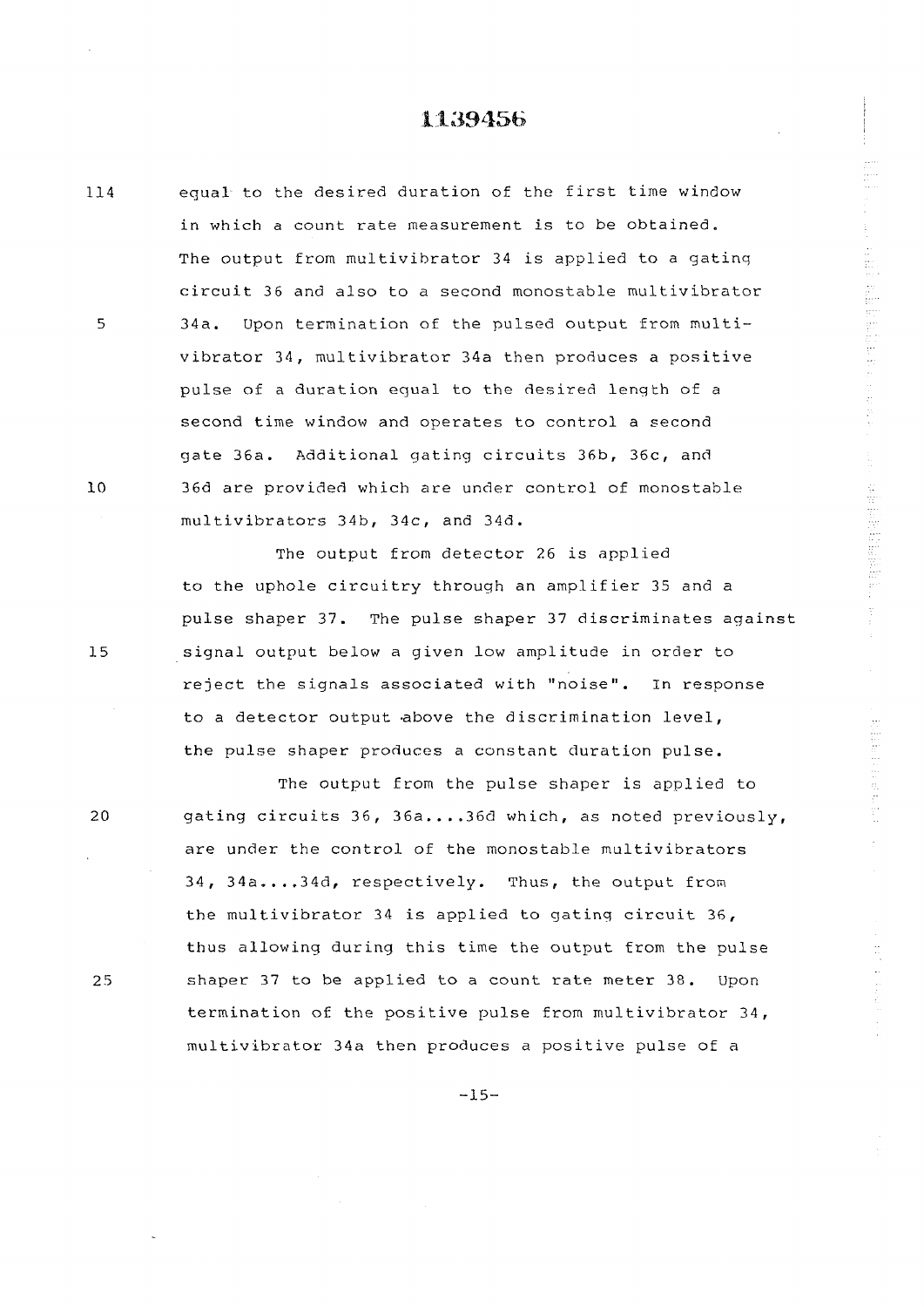114 desired duration which opens gate 36a, allowing the output from the pulse shaper to be applied through this gate to a count rate meter 38a. The output from the pulse shaper 37 is then similarly applied in sequence through gating 5 circuits 36b, 36c, and 36d to count rate meters 38b, 38c, and 38d, respectively. The count rate meters 38, 38a... 38d may be of any suitable type but typically will take the form of an RC averaging circuit with a relatively long time constant on the order of several 10 seconds. Thus, the voltage output from the count rate meters 38, 38a, etc. are representative of the gated pulse rates from the pulse shaper 37 over a great many cycles of operation.

The outputs from the count rate meters are 15 applied to ratio units 40, 41, 42, and 43. Assuming that each of the time windows controlled by multivibrators 34, 34a...34d is of equal length, each of ratio units 40 through 43 may simply produce a DC voltage which is proportional to the numeric ratio between the outputs 20 from the respective count rate meters. Thus, ratio unit 40 produces a voltage proportional to the ratio of the output from count rate meter 38 to the output from count rate meter 38a. Ratio unit 41 produces a DC voltage proportional to the ratio of the output from 25 count rate meter 38a to the output of count rate meter 38b. Ratio units 42 and 43 similarly produce DC voltages representative of the ratios of the outputs from count

 $-16-$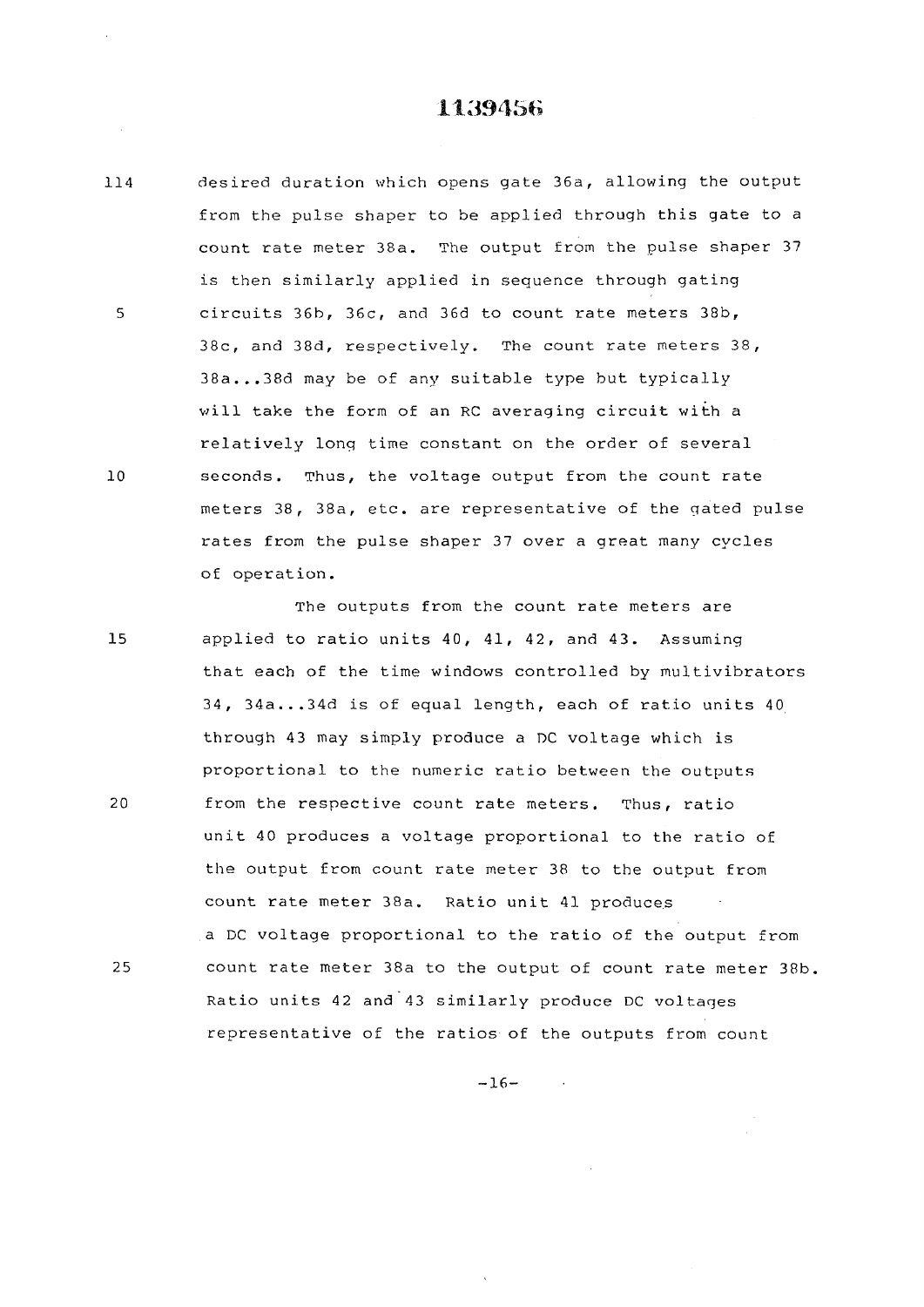**114 rate meters 38b and 38c and 38c and 38d, respectively. The outputs from ratio units 40 through 43 are applied to a comparator 46. Comparator 46 functions to compare each of the ratio functions with one another in 5 order to select at least one ratio function which represents the closest approximation to the straight line portion Y of curve 1 shown in FIG. 1. For example, if the outputs from units 41 and 42 are equal, it is evident that the count rates measured by meters 38a, 10 38b, and 38c were obtained from the linear portion of the decay curve and thus either of the outputs from units 41 and 42 can be employed to generate a signal representative of the decay rate of the epithermal neutron population. This signal is then applied to a 15 recording unit 48 where it is recorded in correlation with depth. If the output from each of ratio units 40 through 43 is less than the output from the next succeeding unit, then the time interval span by the time windows associated with count rate meters 38, 20 38a...38d would fall within the early portion X of curve 1 or fall partially on portion X and partially on portion Y. In this case, the comparator functions to select the output from ratio unit 43 for use in generating the decay rate signal. Conversely, if 25 the output from each of units 40 through 43 is greater than the output from the next succeeding ratio unit, then the comparator functions to select the output from ratio unit 40.** 

**-17 -**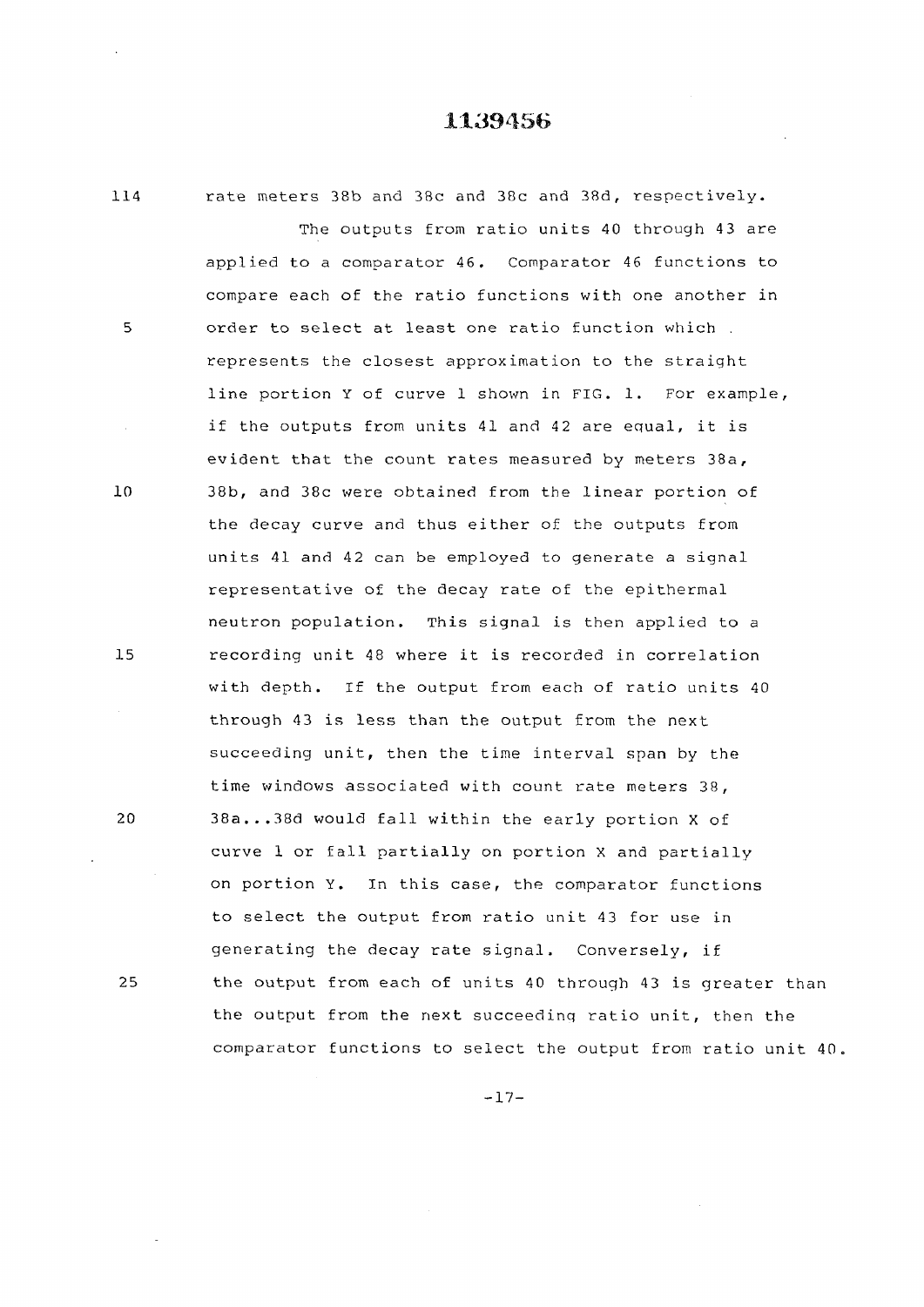Turning now to FIG. 4, there is illustrated 114 one suitable form of comparator circuit 46 which may be employed in carrying out the invention. As shown in FIG. 4, the outputs from ratio units 40-43 are connected 5 to differential input analog comparators 50, 51, and 52. The logic of each of the comparators is such that if the signal strength of the "early" ratio unit is equal to or greater than the signal strength from the "later" ratio unit, the output from the comparator is a digital  $10$ "true" signal. If the output from the early ratio unit is less than the output from the later ratio unit, then the output of comparator 50, 51, or 52 is a digital "false" signal. Thus, considering comparator 50, the output from ratio unit 40 is the "early" ratio and the output from ratio unit 41 is the "later" ratio. With 15 respect to comparator 51, the output from ratio unit 41 is the early ratio and that from ratio unit 42 then is the later ratio. Similarly with respect to comparator 52, the output from unit 42 is the early ratio signal and the output from unit 43 is the later ratio signal. The true and false signals from comparators 50, 51, and 52 may take any suitable form so long as they are consistent with one another. Typically, the "true" signal may take the form of a 5-volt output from the comparator and the "false" signal the form of a zero volt output.

The relationship between the relative values of the outputs of ratio units 40-43 and the output from

 $-18-$ 

 $20$ 

25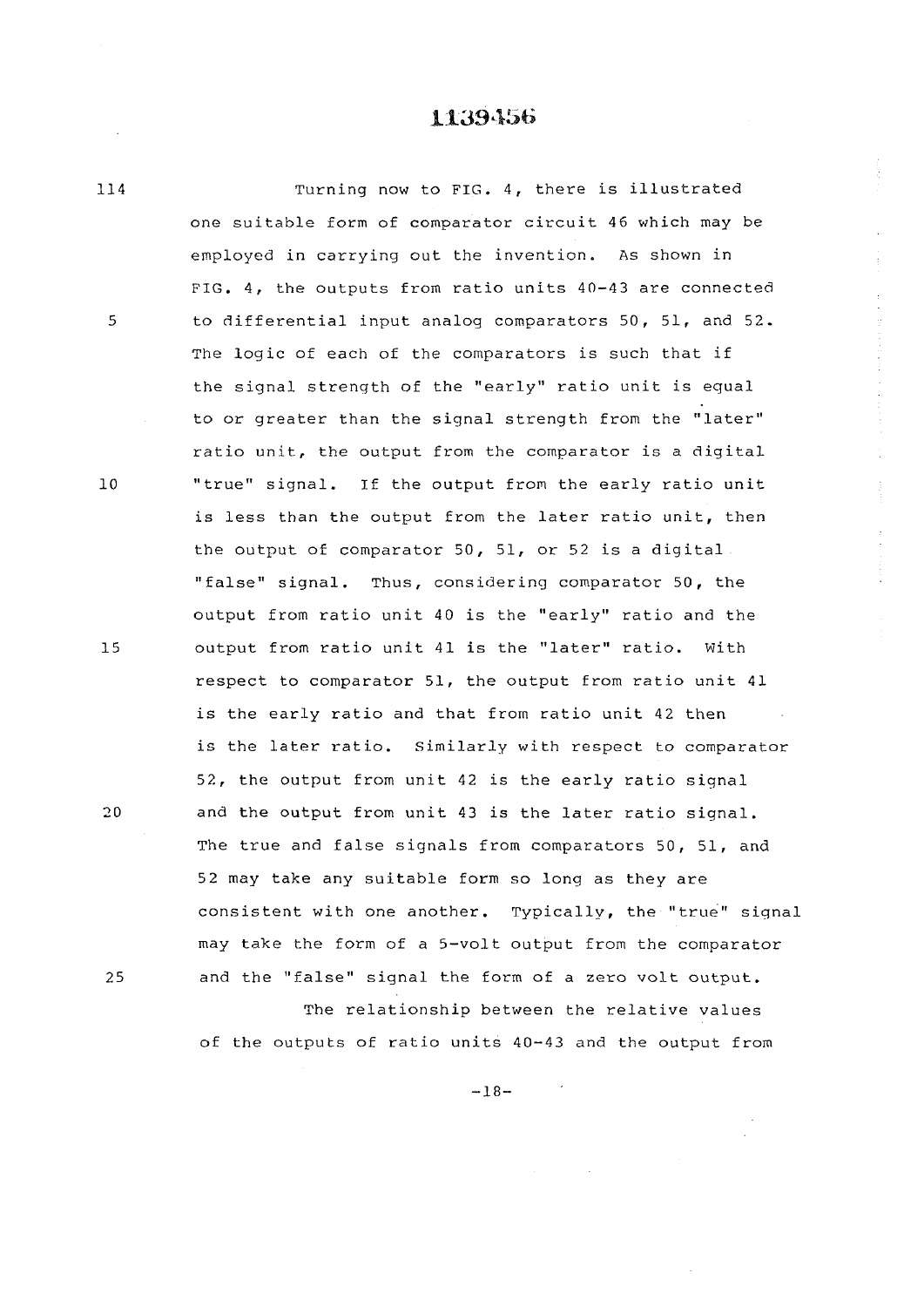114

5

 $10$ 

comparators 50-52 is illustrated in the following table. In the table, the signal outputs from units 40, 41, 42, and 43 are indicated as  $R_{40}$ ,  $R_{41}$ ,  $R_{42}$ , and  $R_{43}$ , respectively. The comparator outputs from comparators 50, 51, and 52 are indicated by  $C_{50}$ ,  $C_{51}$ , and  $C_{52}$  with true indicated by "T" and false by "F".

|                  | $R_{40}$ | $R_{41}$  | $R_{42}$          | $R_{43}$ | $c_{50}$           | $c_{51}$                  | $c_{52}$    | Select                                  |
|------------------|----------|-----------|-------------------|----------|--------------------|---------------------------|-------------|-----------------------------------------|
| $\mathbf 1$      | $\lt$    | $\,<$     | $\,<$             |          | $\rm F$            | $\mathbf F$               | $\rm F$     | $R_{43}$                                |
| $\boldsymbol{2}$ | $\,<$    | $\,<$     | $\qquad \qquad =$ |          | $\mathbf F$        | F                         | T           | $R_{42}$<br>$\mathcal{L}_{\mathrm{in}}$ |
| 3                | $\,<\,$  | $\equiv$  | $\equiv$          |          | $\rm F$            | $\mathbf T$               | $\mathbf T$ | $R_{41}$                                |
| $\bf 4$          | $\equiv$ | $=$       | $\equiv$          |          | $\mathbf T$        | $\mathbf T$               | T           | $R_{40}$                                |
| 5                | $\!=$    | $=$       | $\geq$            |          | $\mathbf T$        | Т                         | Т           | $R_{40}$                                |
| $\epsilon$       | $\equiv$ | $\, > \,$ | $\geq$            |          | T                  | Т                         | T           | $R_{40}$                                |
| 7                | $\geq$   | $\geq$    | $\geq$            |          | T                  | $\mathbb T$               | Τ           | $R_{40}$                                |
| $\bf 8$          | $\,<$    | $\equiv$  | $\rm{>}$          |          | $\mathbf F$        | Τ                         | T           | $R_{41}$                                |
| 9                | $\,<\,$  | $\,<$     | $\mathbf{r}$      |          | $\mathbf{F}% _{0}$ | $\boldsymbol{\mathrm{F}}$ | $\mathbf T$ | $R_{42}$                                |
| 10               | $\,<$    | $\geq$    | $\, > \,$         |          | $\mathbf{F}$       | T                         | T           | $R_{41}$                                |

TABLE I

 $20$ 

25

 $15$ 

In Table I, the first three columns indicate the relationship between the ratio outputs. The next three columns indicate the outputs, whether true (T) or false (F), from comparators 50, 51, and 52, respectively. And the last column indicates the ratio output selected by the comparator circuit. Thus in sequence 1, for example,  $R_{40}$  <  $R_{41}$  <  $R_{42}$  <  $R_{43}$  and the output from each of the comparators 50, 51, and 52 is false. In this

**-19 -**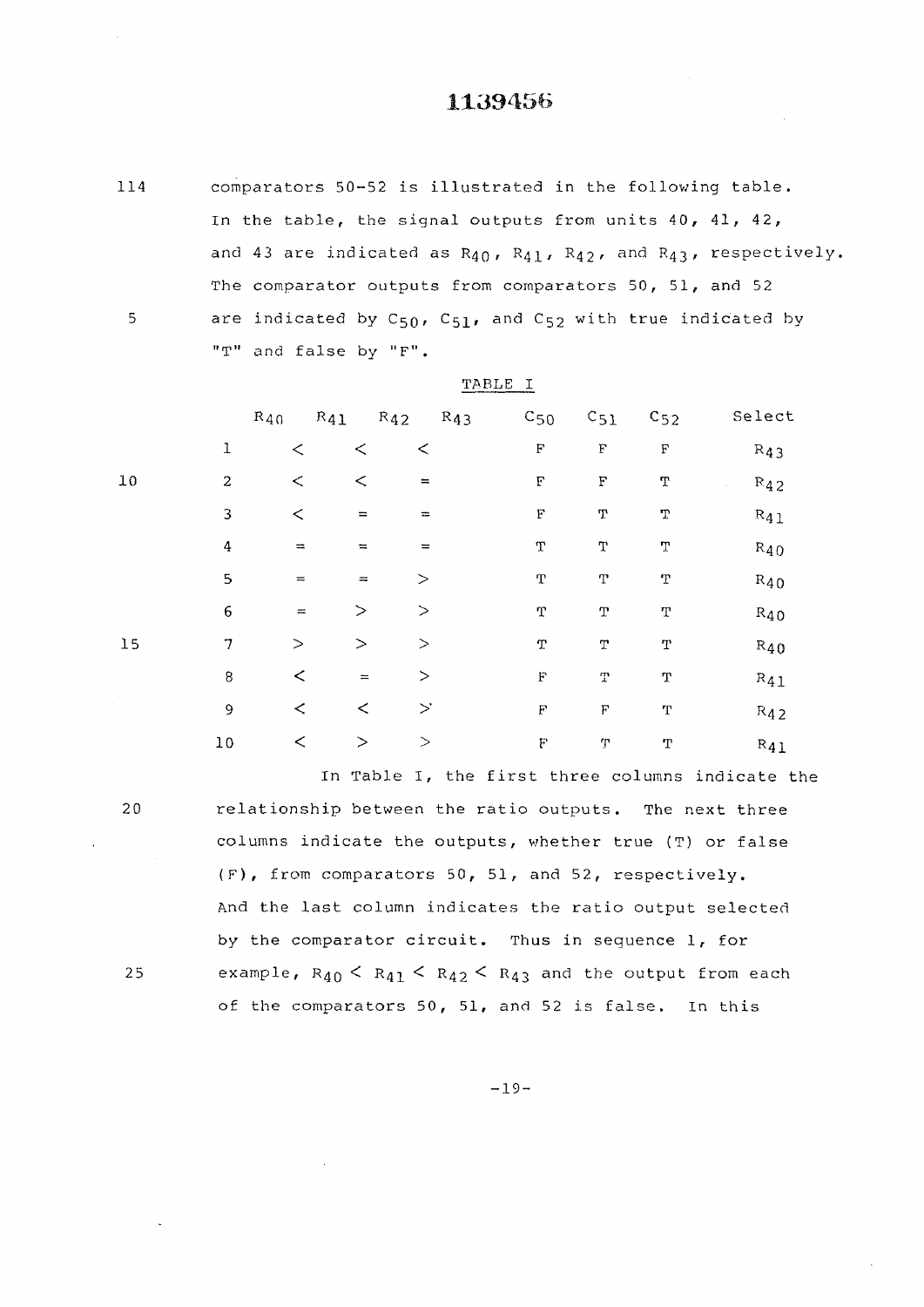distribution of the con-

114 case', the output from ratio unit 43 is selected to generate the decay rate signal.

In actual practice, the comparators 50, 51, and 52 may be designed so that ratio unit output signals which are close to each other within some tolerance: level are considered to be "equal" and thus produce a "true" output. For example, comparators may be designed such that if the output from an early ratio circuit is equal to greater than the output of the later ratio circuit minus a relatively small tolerance value then the comparator would give a "true" output signal.

Returning now to FIG. 4, the outputs from comparators 50 and 51 are applied to an AND gate 54, an EXCLUSIVE-OR gate 56, and a NOR gate 58. The output from comparator 52 is applied to one input of an AND gate 60 and to one input of an EXCLUSIVE-OR qate 61. The other inputs of gates 60 and 61 are connected to the output of NOR gate 58.

The logic gates 54, 56, 58, 60, and 61 actuate control gates 64, 65, 66, and 67 which are connected to the outputs of ratio units 40, 41, 42, and 43, respectively. Thus, if the outputs from comparators 50 and 51 are both true, the AND gate produces a positive signal which functions to open gate 64 and apply the output from unit 40 to a logarithmic unit 68. Unit 68 produces an output voltage which is equal to the natural log of the applied input signal. The output from

 $-20-$ 

 $10$ 

5

 $15$ 

 $20$ 

25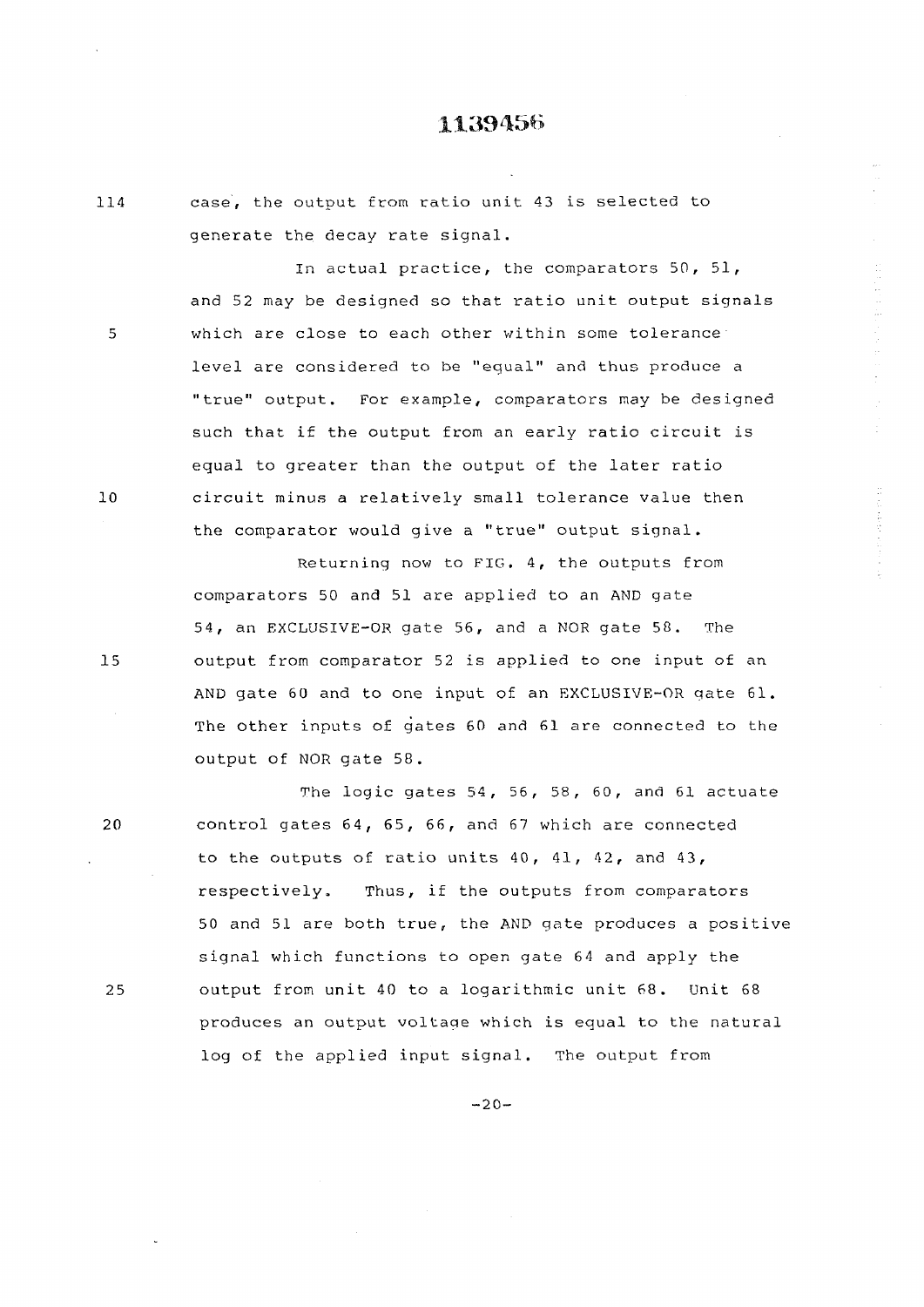#### 113945b

114 logarithmic unit 68 is then applied to the recording unit 48. Similarly if the output from comparator 50 is false while the output from comparator 51 is true, then the EXCLUSIVE-OR gate 56 is actuated to produce a 5 voltage signal which is applied to gate 65. Gate 65 opens in response to the applied signal and the output from ratio unit 41 is applied to the logarithmic unit 68. If the outputs from comparators 50 and 51 are both false, a positive output signal is applied from NOR gate 58 10 to AND gate 60 and EXCLUSIVE-OR gate 61. If the output signal from comparator 52 is true (a positive voltage signal), then AND gate 60 operates to open gate 66 and apply the output from ratio unit 42 to logarithmic unit 68. If the output from comparator 52 is false, then 15 the EXCLUSIVE-OR gate 61 produces an output signal to open gate 67 and allow the output from ratio unit 43 to be applied to logarithmic unit 68.

As noted in the aforementioned patent No. 4,097,737 to Mills, time windows of progressively 20 increasing length may be employed to accommodate measurements of die-away curves which exhibit a wide range of decay rates. This same technique may be employed in the present invention and a plurality of ratio functions produced and compared to establish a ratio 25 function representing an approximation of a linear portion of the semilog decline curve. Suitable circuitry for use in conjunction with time windows of

**-21 -**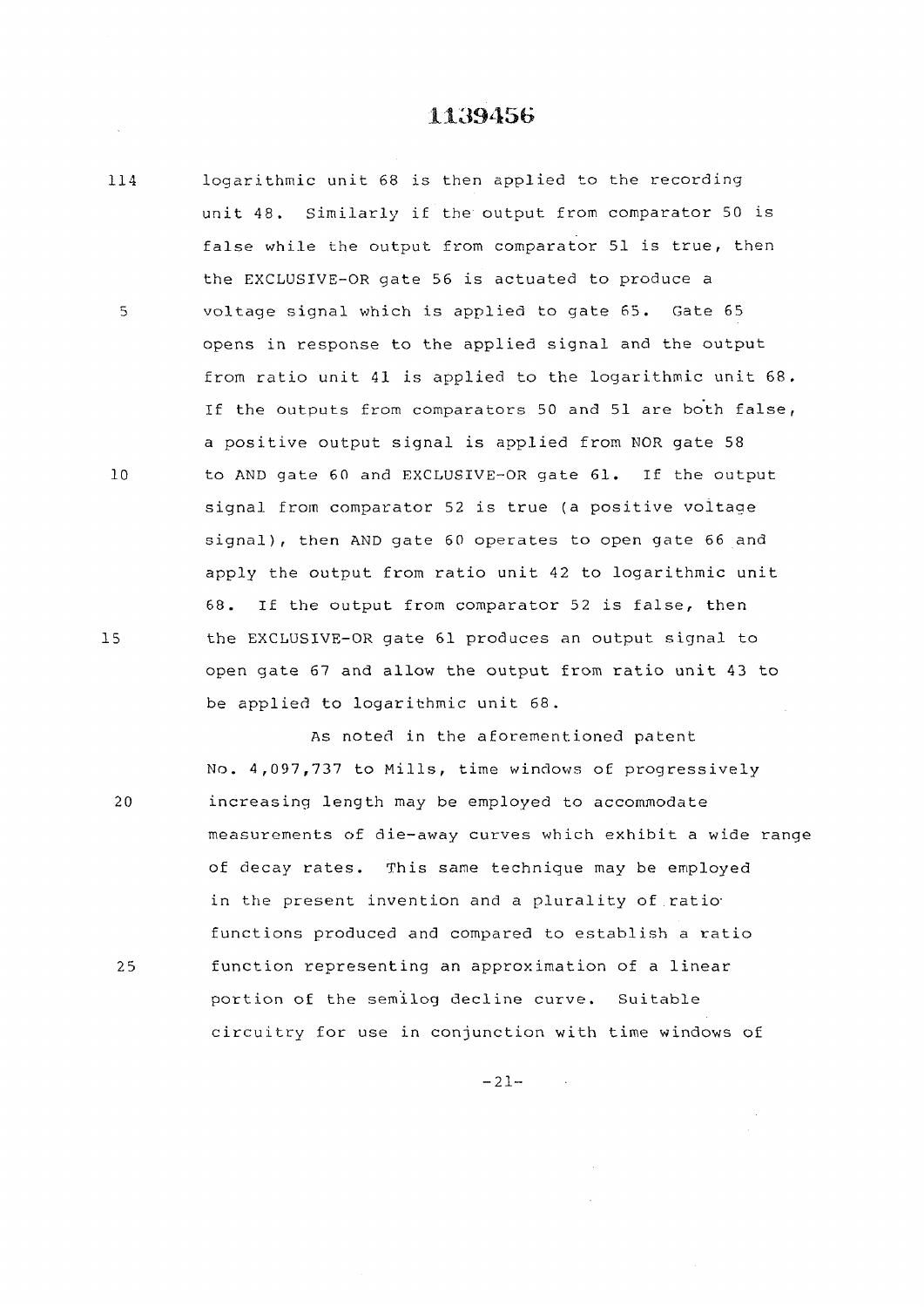#### **.**1**:**139456

114 varying lengths is illustrated in FIG. 5. As shown in FIG. 5, the circuitry comprises a plurality of count rate meters 70, 71, 72, 73, and 74. Each of the count rate meters is located in a separate measuring channel (not 5 shown) and is connected through suitable gating circuitry to an appropriate radiation detector. The measuring channels provide for time windows of some basic time unit and of multiples of the basic time unit. For example, count rate meters 70 and 71 may be employed in 10 measuring channels having time windows of 5 microseconds each. Count rate meter 72 is located in a measuring channel in which the duration of the window is 10 microseconds and count rate meters 73 and 74 are in channels having time window durations of 15 and 25 15 microseconds, respectively.

The outputs of count rate meters 70-74 are applied directly or indirectly to ratio units 76, 77, 78, and 79. Thus, the outputs from count rate meters 70 and 71 are applied to ratio unit 76. In addition, the 20 outputs from count rate meters 70 and 71 are applied to a summing circuit 81 which produces a voltage output equal to the sum of the applied inputs. The output from summing circuit 81 is applied to ratio unit 77 together with the output from count rate meter 72. 25 Similarly, the output from count rate meter 72 is applied along with the output from count rate meter 71 to summing circuit 82 the output of which is applied

 $-22-$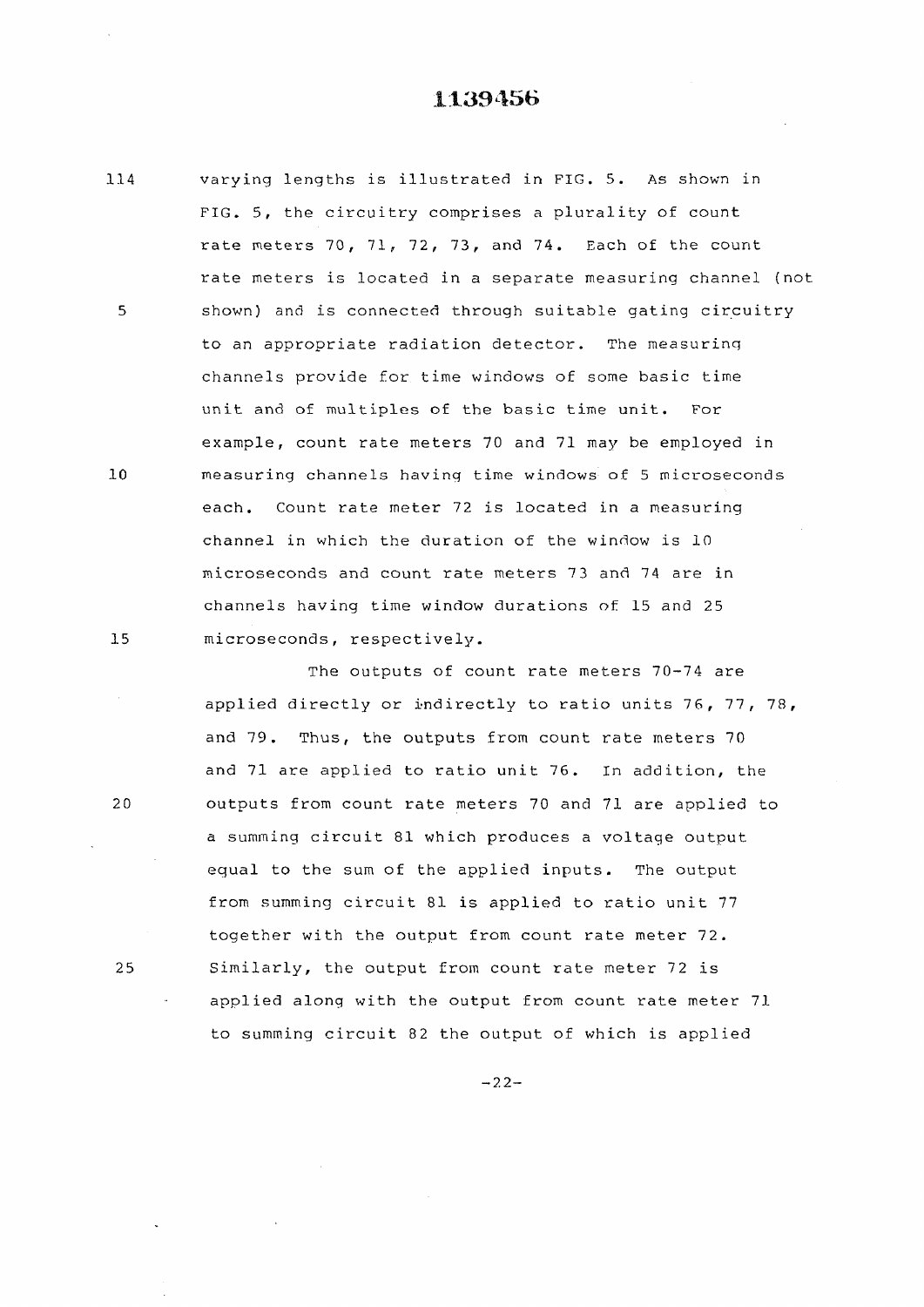114 along with the output from count rate meter 73 to ratio unit 78. The output from count rate meter 73 is also applied **to a summin g circui t 84 togethe r wit h the outpu t from**  count rate meter 72. The output from this summing 5 **circuit is applied to ratio unit 79 along with the output from count rate meter 74.** 

Since the time windows associated with the **severa l count rat e meter s ar e of differen t lengths , the output s of the rati o units canno t be compare d directl y**  10 but must be adjusted to compensate for the difference in the time interval, t, in accordance with equation **(2). Accordingly , the output s of rati o unit s 76 , 77,**  78, and 79 are applied to logarithmic units 85, 86, 87, and 88 each of which provides a voltage output 15 **be proportional to the natural logarithm of the applied** input. The output from each logarithmic unit is then applied directly or through a divider circuit to a comparator **circui t which as illustrate d in PIG . 5 is identical to that shown in FIG . 4. Thus , the outpu t from logarithmi c**  20 unit 85 is applied to a comparator 50. The output from logarithmic unit 86 is applied to a divider circuit 90 where it is divided by a factor equal to the increase in time window length, in this case 2, and then applied to comparators 50 and 51. Similarly the output from **25 logarithmi c uni t 87 is applie d to a divide r circui t** *92* 

**-23 -**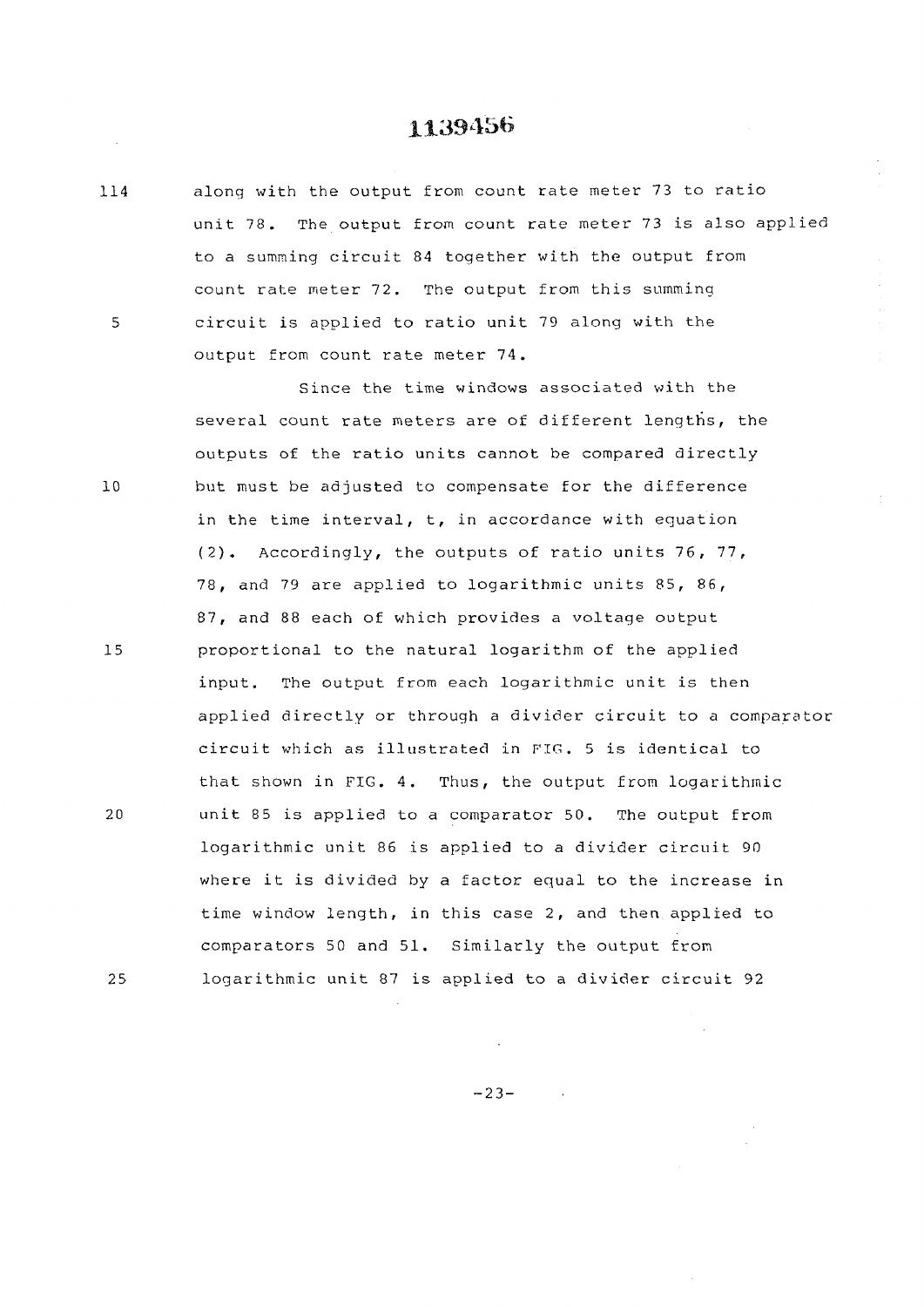#### **.1:13945 6**

114 where it is divided by 3 and the output from logarithmic **unit 88 is applied to a divider circuit 94 where it is divide d by 5. The output s of comparator s 50, 51, and**  52 are then applied similarly as described above with respect to FIG. 4 and the appropriate ratio function 5 is selected and applied to recording unit 48. While in the embodiments disclosed in FIGS. 4 and 5 five time **window s for coun t rate measurement s are employe d to develo p four rati o functions , it wil l be recognize d that**   $10$ **a lesse r or greate r numbe r of time window s ma y be employe d**  in carrying out the invention. Obviously the greater the  $number$  of time windows, and thus the number of ratio functions generated, the more precise the characterization of the decay constant  $\lambda$  of the secondary radiation. Usually  $15$ it is preferred in carrying out the invention to determine **t he radiatio n coun t rat e durin g at least four time window s**  in order to establish at least three ratio functions. However, it will be recognized from relationships (3), (4), and (5) above that only three time windows need be employed in  $20$ **orde r to generat e at least two rati o function s whic h can be**  compared to arrive at an approximation of the linear portion **of the decline curve.** In the case where the ratio functions **a r e equal , the coun t rates wer e obtaine d on the linea r portio n of the curve and either ratio function may be employed to** 25 **arrive at an accurate solution for**  $\lambda$ **. Where the second ratio** function is greater than the first ratio function, it will be recognized from the previous discussion that the

 $-24-$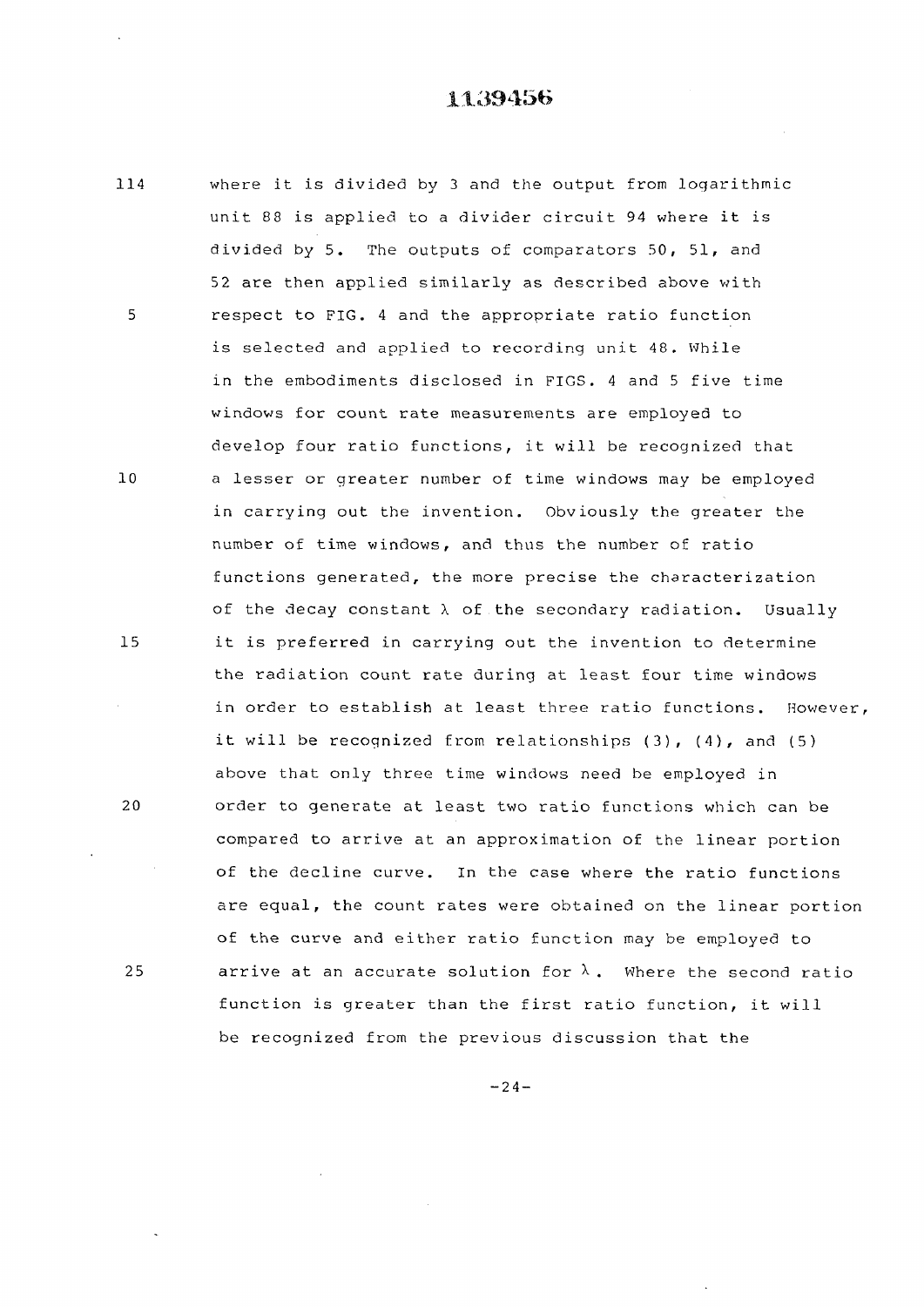## **113945B**

114 measurements were taken on the early portion of the curve and the second ratio function should be selected to provide the closest approximation to the linear portion of the **curve.** Conversely where the first ratio function is greater 5 than the second ratio function, the count rate measurements **wer e mad e relativel y late in time and the first rati o**  function should be employed in order to provide the closest  $approximation$  **to the correct value of the decay'constant. Simila r relationhship s betwee n precedin g and succeedin g**  10 **ratio functions obtain where greater numbers of count** rate measurements are employed. In each case the ratio **functio n selecte d should be substantiall y equal to or**   $greater$  than a preceding or succeeding ratio function.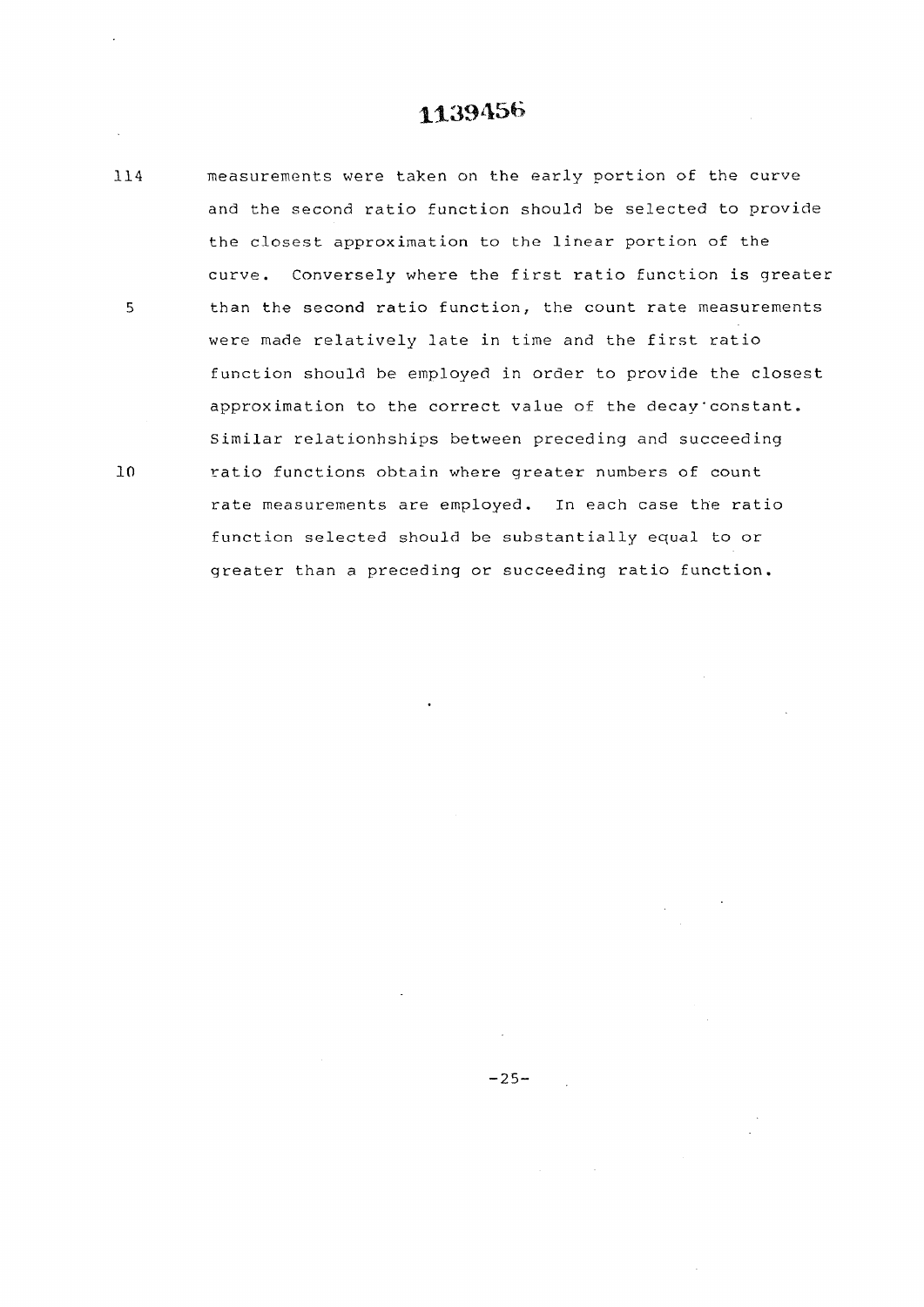$\bar{J}$ 

| 114 | Claims                                         |
|-----|------------------------------------------------|
|     | I claim:                                       |
|     | In the logging of a well traversing a<br>1.    |
|     | subterranean formation, the method comprising: |
|     | (a) irradiating said formation with a burst    |
|     | of fast neutrons whereby said fast neutrons    |
| 5   | enter said formation and are moderated therein |
|     | to form a lower energy neutron population,     |
|     | (b) during each of a plurality of time windows |
|     | occurring subsequent to said fast neutron      |
|     | bursts selectively measuring the count rate    |
| 10  | of radiation attendant to said lower energy    |

**neutro n population ,** 

 $(c)$  establishing a plurality of ratio functions representative of the ratios of the radiation **count rate s measure d durin g adjacen t pair s of 15 said time windows ,** 

**(d) comparin g said rati o function s with each othe r and employin g at leas t one of said rati o function s to generat e a signa l**  representative of the decay rate of said **2 0 . lowe r energ y neutro n population , and (e) recordin g said deca y rat e signa l in**   $c$ correlation with depth.

 $-26 -$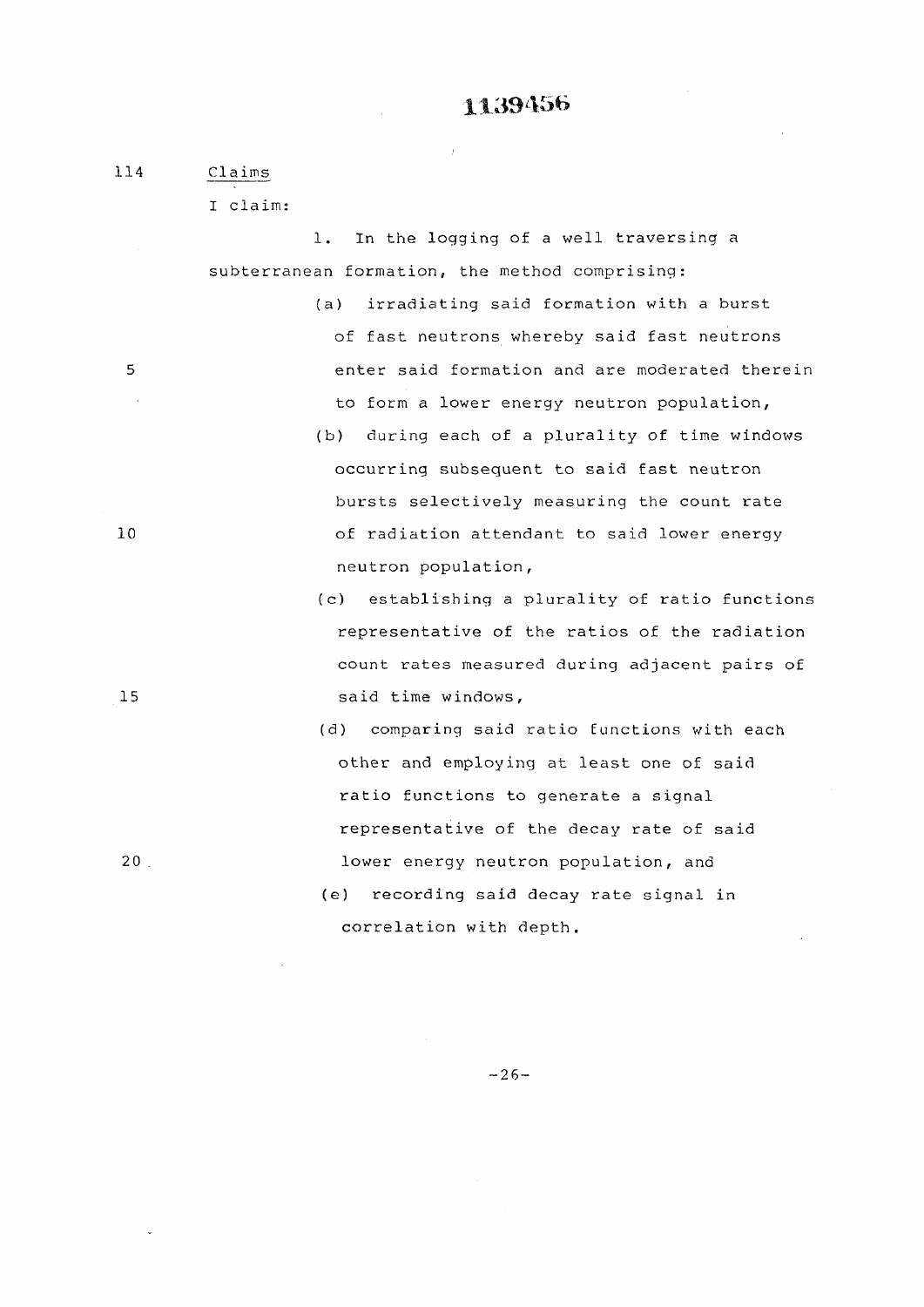114 2. The method of claim 1 wherein said at least **o n e of said rati o function s is substantiall y equa l to or greate r than a precedin g or succeedin g rati o function .** 

> 3. The method of claim 1 wherein said radiation **coun t rate s are measure d durin g at leas t four time window s**  and are employed to establish at least three ratio functions.

4. The method of claim 1 wherein the radiation  $measured$  is epithermal neutrons.

5. The method of claim 1 wherein at least some **of said time window s are of successivel y greate r length s a nd wherei n at leas t on e of the rati o function s establishe d**  in step (c) is representative of the ratio of radiation count 5 **rates measured during one of said time windows and the radiation** count rates measured during at least two immediately preceding time windows each of a shorter length than said one time window.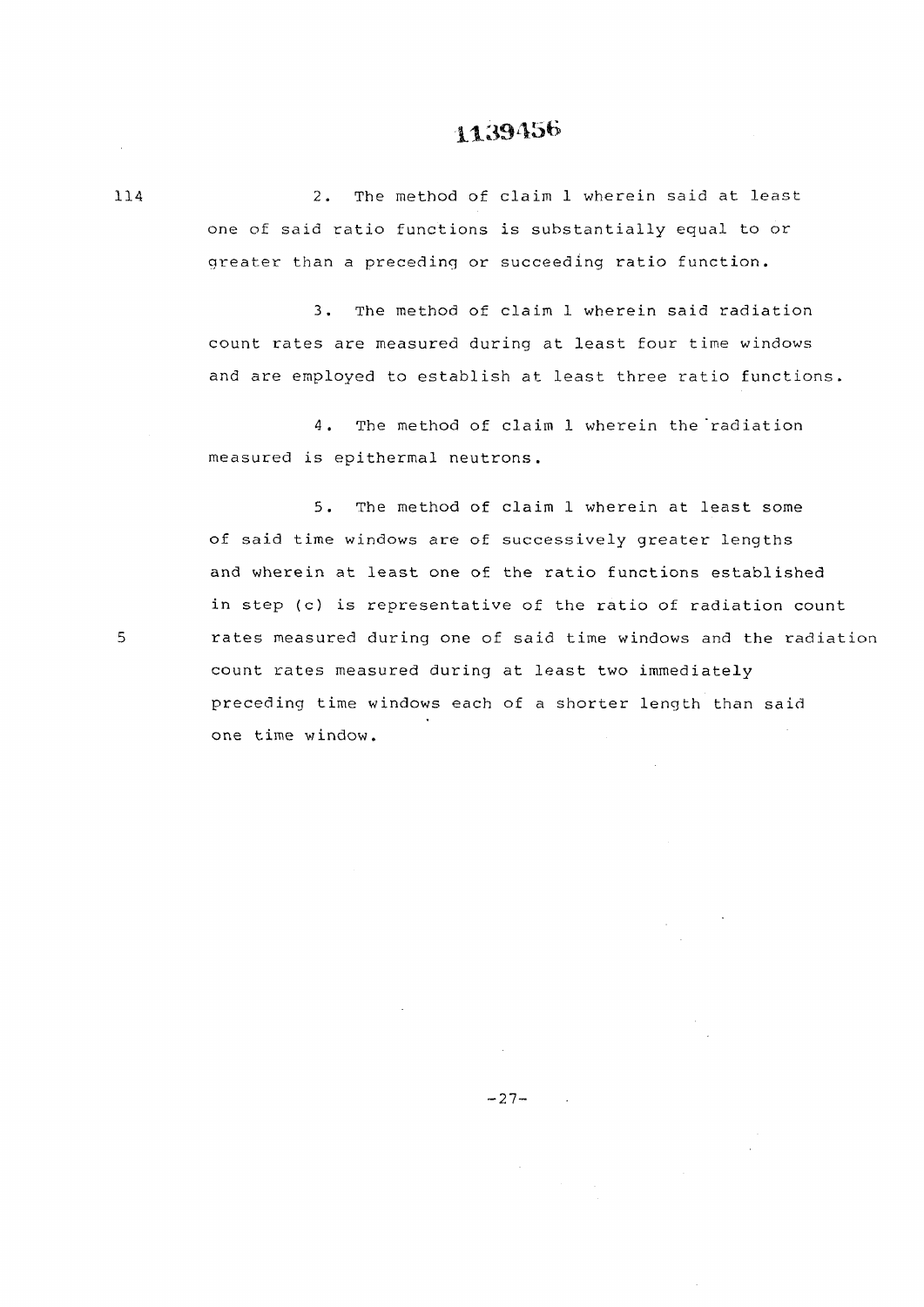$\sim$   $\sim$ 

 $\hat{\mathcal{A}}$ 

 $\frac{1}{\sqrt{2}}\frac{1}{\sqrt{2}}\frac{1}{\sqrt{2}}\left( \frac{1}{2}\frac{1}{2}\right) ^{\frac{1}{2}}\frac{1}{\sqrt{2}}\left( \frac{1}{2}\right) ^{\frac{1}{2}}\frac{1}{\sqrt{2}}\left( \frac{1}{2}\right) ^{\frac{1}{2}}\frac{1}{\sqrt{2}}\left( \frac{1}{2}\right) ^{\frac{1}{2}}\frac{1}{\sqrt{2}}\left( \frac{1}{2}\right) ^{\frac{1}{2}}\frac{1}{\sqrt{2}}\left( \frac{1}{2}\right) ^{\frac{1}{2}}\frac{1}{\sqrt{2}}\left( \$ 

 $\bar{\bar{z}}$ 

**STARFORD** 

 $\frac{1}{2}$ 

 $\frac{1}{2}$ 

J.

| 114 | In a well logging system, the combination<br>6.  |
|-----|--------------------------------------------------|
|     | comprising:                                      |
|     | (a) a logging tool adapted for insertion into    |
|     | a wellbore,                                      |
| 5   | a primary radiation source in said tool<br>(b)   |
|     | for emitting repetitive time-spaced bursts       |
|     | of primary radiation,                            |
|     | detector means in said tool for detecting<br>(c) |
|     | secondary radiation resulting from said          |
| 10  | primary radiation and producing output           |
|     | signals in response to said detected             |
|     | radiation,                                       |
|     | a plurality of measuring channels for<br>(d)     |
|     | selectively producing a plurality of             |
| 15  | count rate functions representative of           |
|     | signals received from said detector means        |
|     | during successive time windows occurring         |
|     | between said bursts of primary radiation,        |
|     | (e)<br>means responsive to said plurality of     |
| 20  | measuring channels for producing a plurality     |
|     | of ratio functions representative of the         |
|     | ratios of the radiation count rate measured      |
|     | during adjacent pairs of said time windows,      |
|     | (f)<br>means for comparing said ratio functions  |
| 25  | and selecting at least one of said ratio         |
|     | functions to generate a signal representative    |
|     | of the decay rate of said secondary radiation.   |

**-28 -**

 $\frac{1}{2} \frac{d^2}{dt^2}$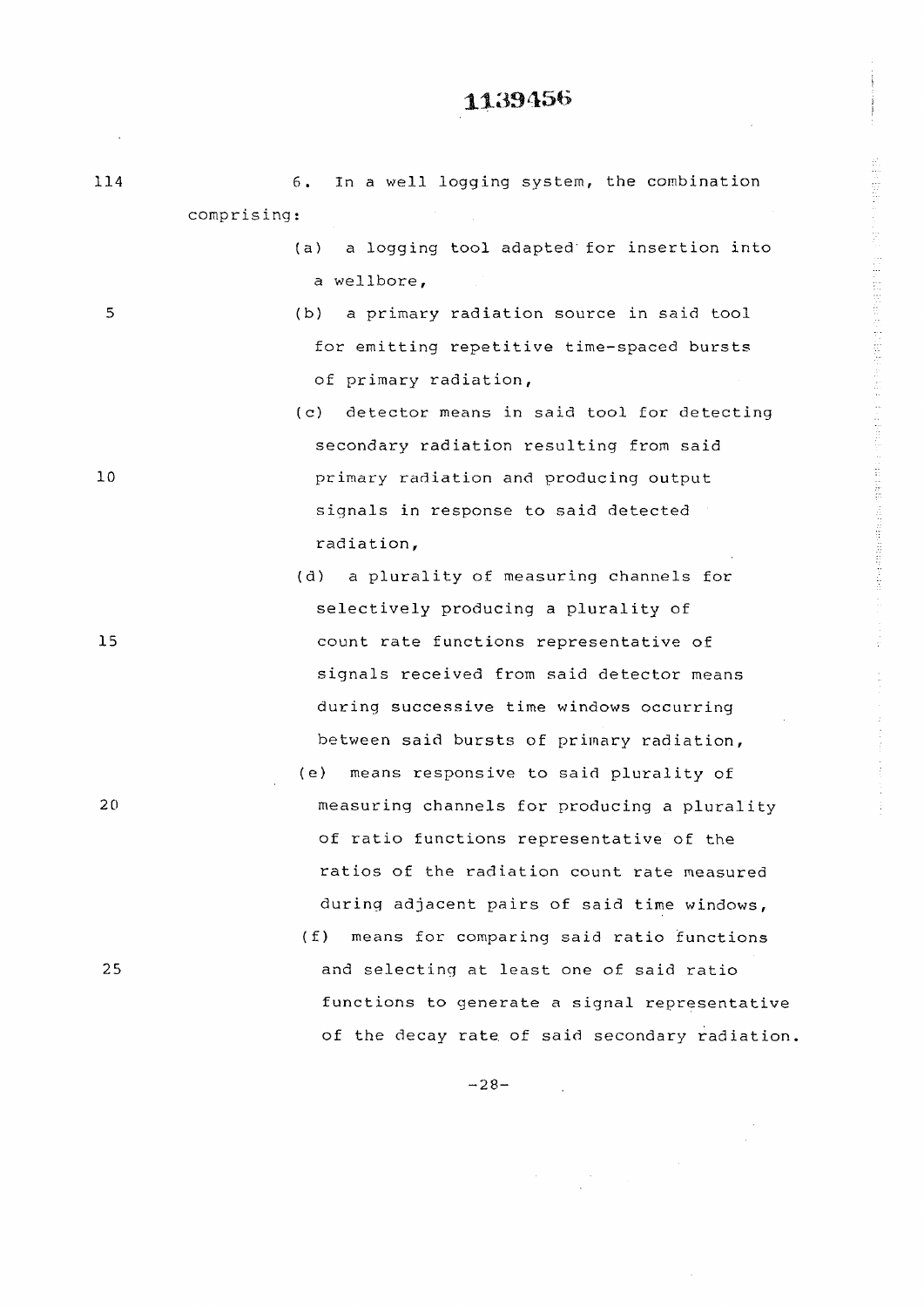114 7. The system of claim 6 wherein said primary **radiatio n sourc e emit s burst s of fast neutrons .** 

> 8. The system of claim 7 wherein said detector **mean s is responsiv e to epitherma l neutrons .**

9. The system of claim 8 comprising at least four of said measuring channels.

**r ï V**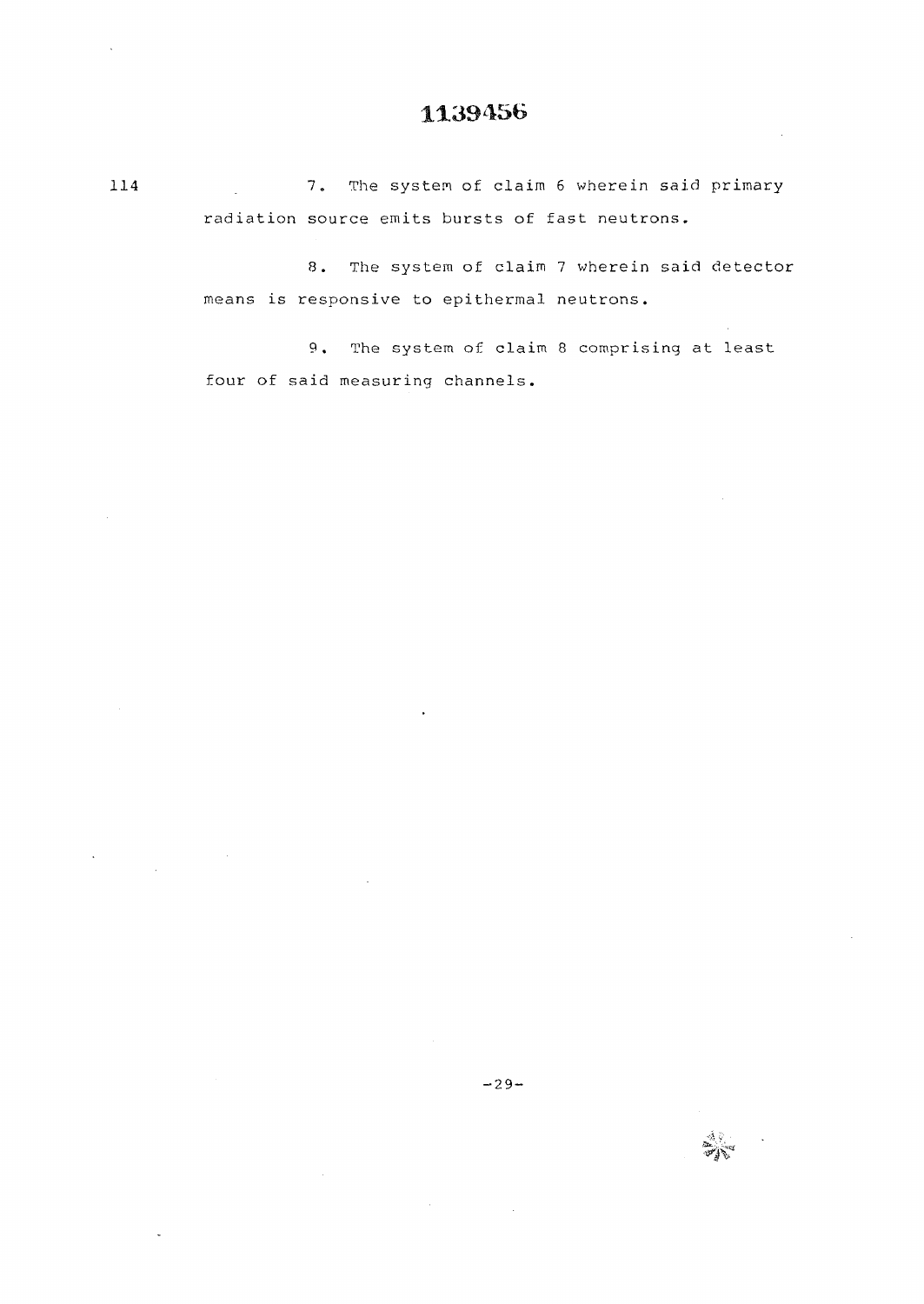1139456  $5 - 1$ 



 $\frac{1}{T/ME}$ 

Gowling & Kenderson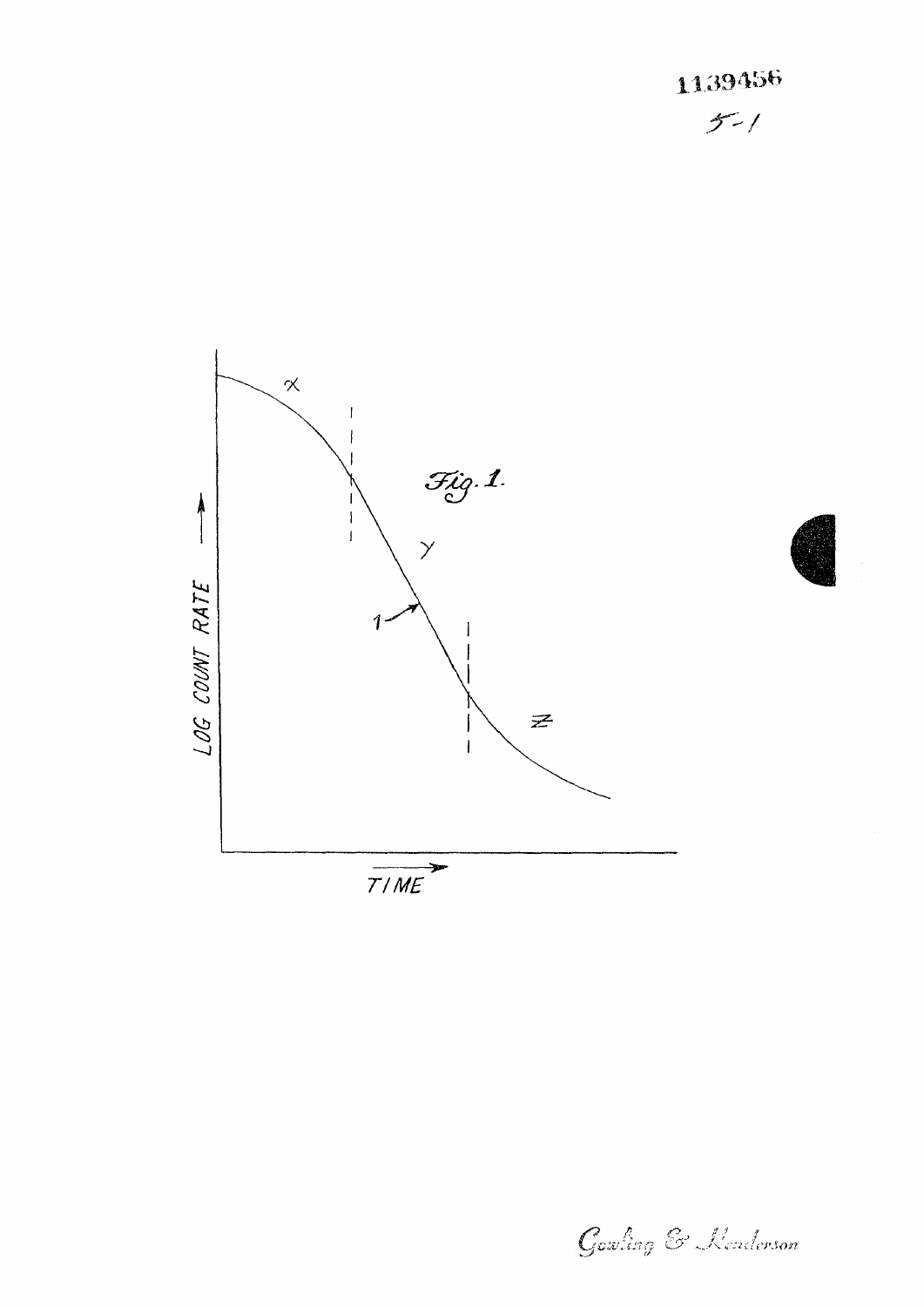**1139456**   $5 - 2$ 



 $\mathcal{A}^{\text{max}}_{\text{max}}$ 

 $\frac{\sum_{i=1}^{n} \alpha_i}{\sum_{i=1}^{n} \alpha_i}$ 

*Go P. Ç^ // ! l.-tit'Sf ? e <sup>r</sup> , ^jowimcj. OJ /<-." ^/sf -O \*•» y-" » end X-» er5 an*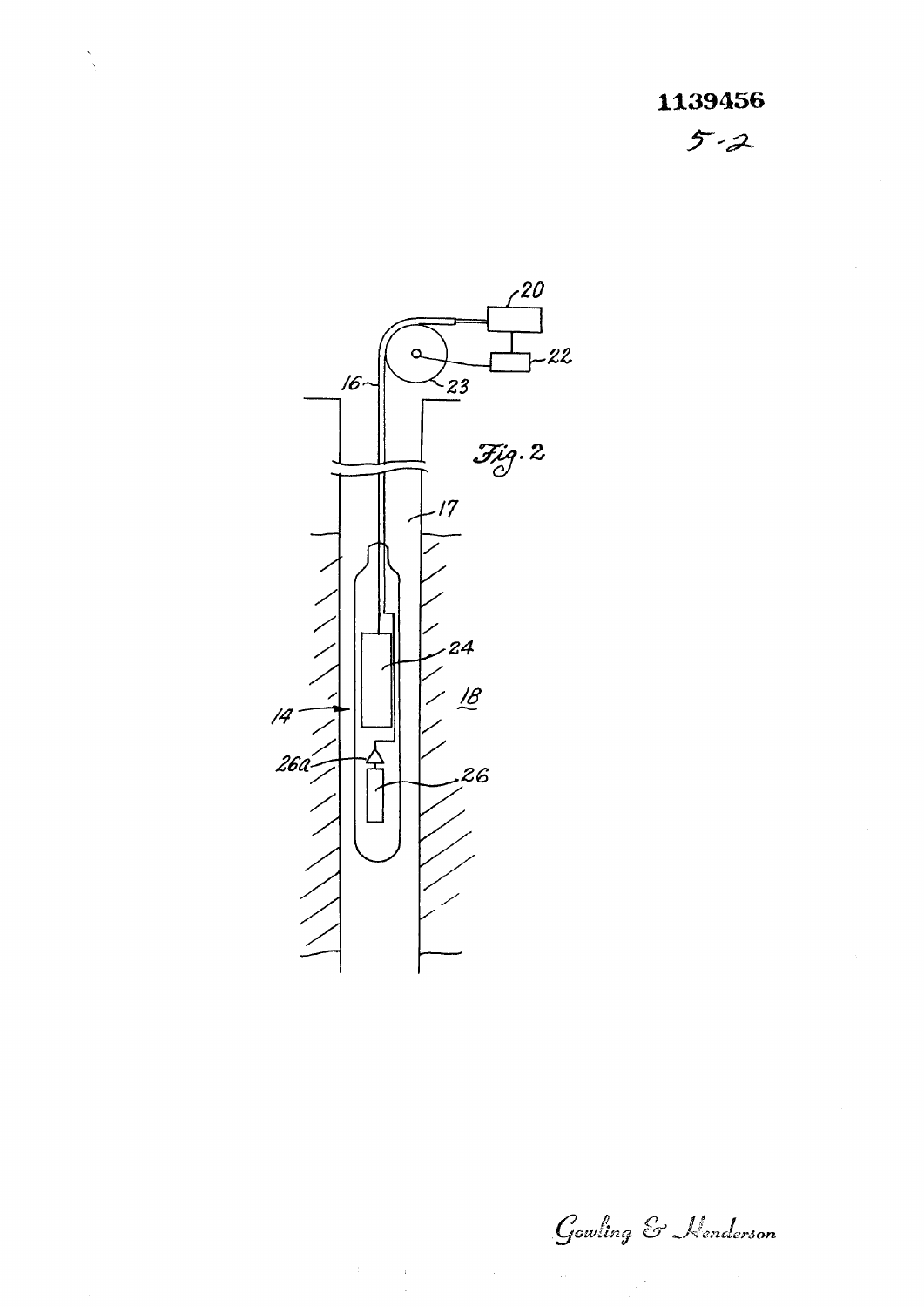1.139456 5 - 3



Gowling & Nenderson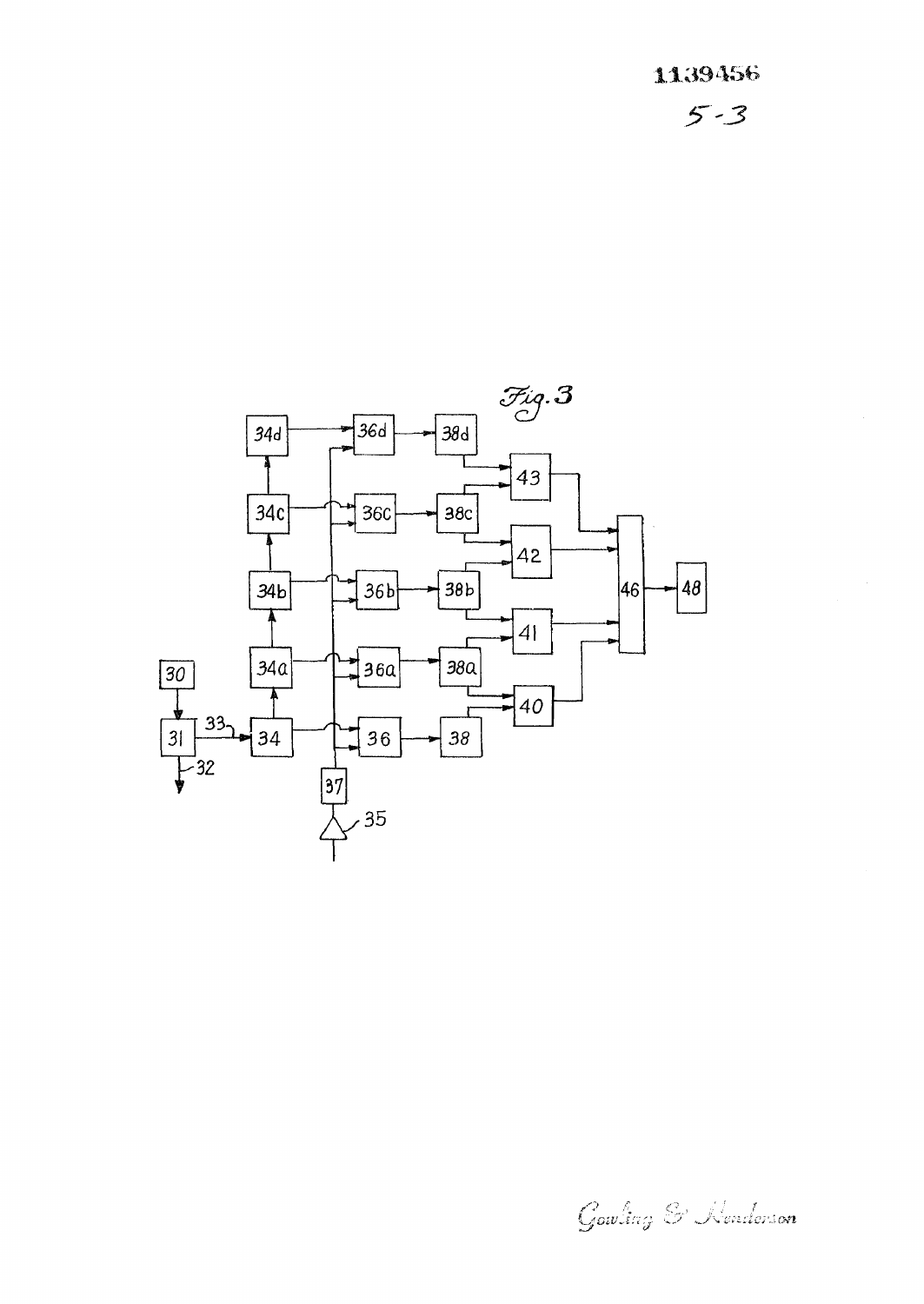

 $\sim$ 

Gowling & Mendorson